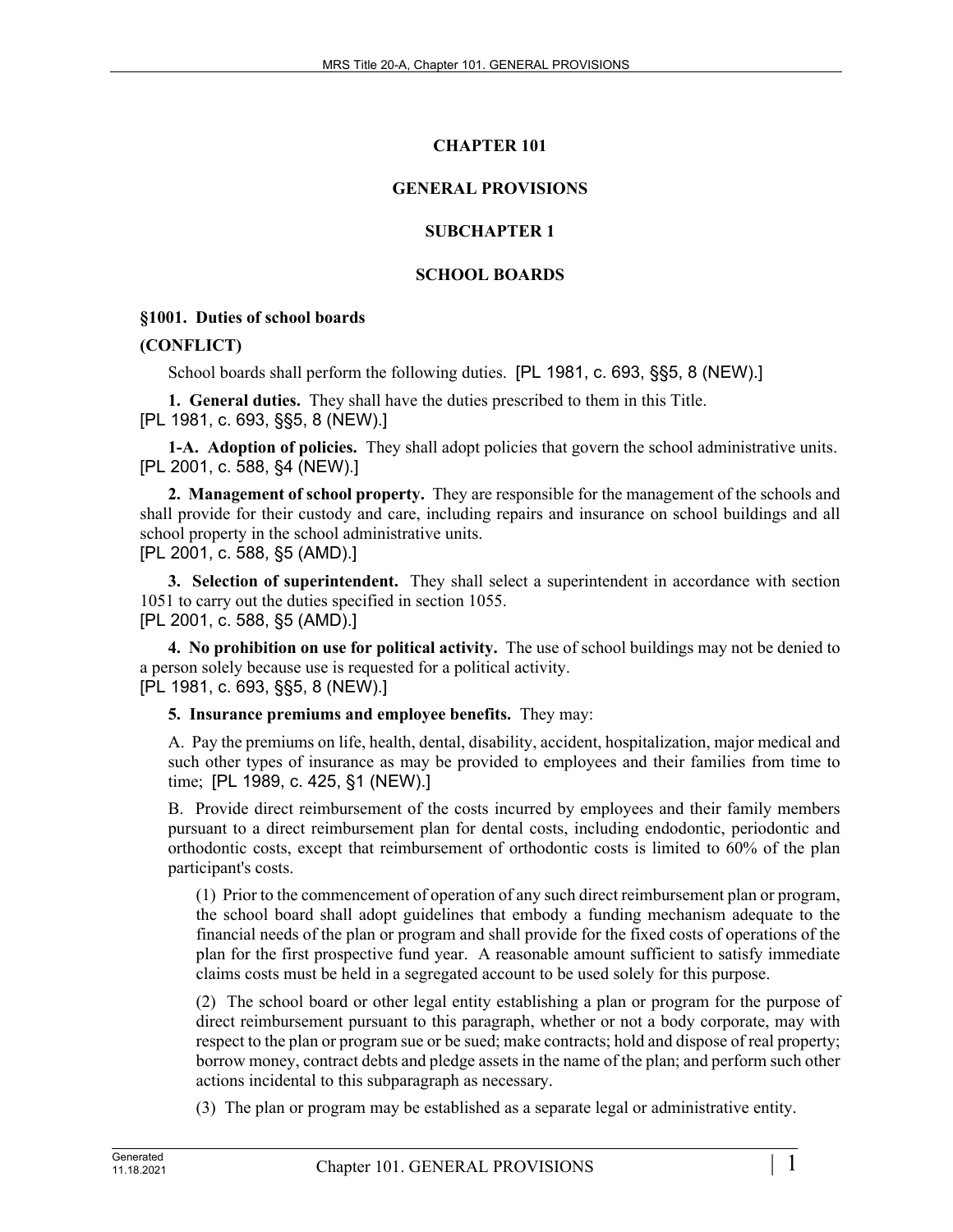(4) The legal entity that establishes a plan or program that provides coverage for more than one school administrative unit with respect to the benefits authorized in this paragraph shall adopt a plan of management that, at a minimum, provides the following:

(a) The means of establishing and maintaining a governing authority of the program, including the selection of a governing authority, which must be a board of directors or trustees for the plan, a majority of whom must be from the participating school administrative unit or units;

(b) That the governing authority has the responsibility with regard to fixing contributions to the plan, maintaining reserves, levying and collecting assessments for deficiencies, disposing of surplus and administering the plan in the event of its termination, liquidation or insolvency;

(c) The identification of funds and reserves by the type of benefit provided and exposure area;

(d) The basis upon which new members may be admitted to and existing members may leave the plan;

(e) That any member of a group plan or pool established for more than one school administrative unit shall prepay to the plan administrator an initial deposit equal to 25% of the annual contribution before coverage is effective;

(f) Other provisions as necessary or desirable for the operation of the plan;

(g) A provision that if the assets set aside in any group plan for more than one school administrative unit are at any time determined to be insufficient to enable the plan to discharge its legal liabilities and other obligations and to maintain sound reserves for the provision of the employee benefits provided by the plan, the governing authority shall within 90 days satisfy the deficiency or levy a prorated assessment upon the participating school administrative unit or units for the amount needed to satisfy the deficiency. The agreement among school administrative units in the group plan must provide sanctions for failure to comply with a mandatory assessment under this subparagraph;

(5) Prior to the operation of any group or pool plan for more than one school administrative unit, the governing authority shall adopt underwriting guidelines that embody rate charges to prospective members at a level adequate to its financial needs and shall provide for the fixed costs of operations for the first prospective fund year. An amount sufficient to reasonably meet immediate claims costs must be held in a segregated account to be used solely for this purpose. Funds determined to be necessary to fund the program on an ongoing basis must also be held in a segregated account;

(6) Each group plan or pool established for more than one school administrative unit shall file with its members, by the last day of the 6th month following the end of the fiscal year, audited financial statements certified by an independent certified public accountant. The financial statement must include, but is not limited to:

- (a) Appropriate reserves for known claims and expenses associated with those claims;
- (b) Claims incurred but not reported and expenses associated with those claims;
- (c) Unearned contributions; and
- (d) Reserve for bad debts.

The audited financial statement must include information concerning the adequacy of the plan. This report must result from a charge by the directors to the plan's actuary and auditor and must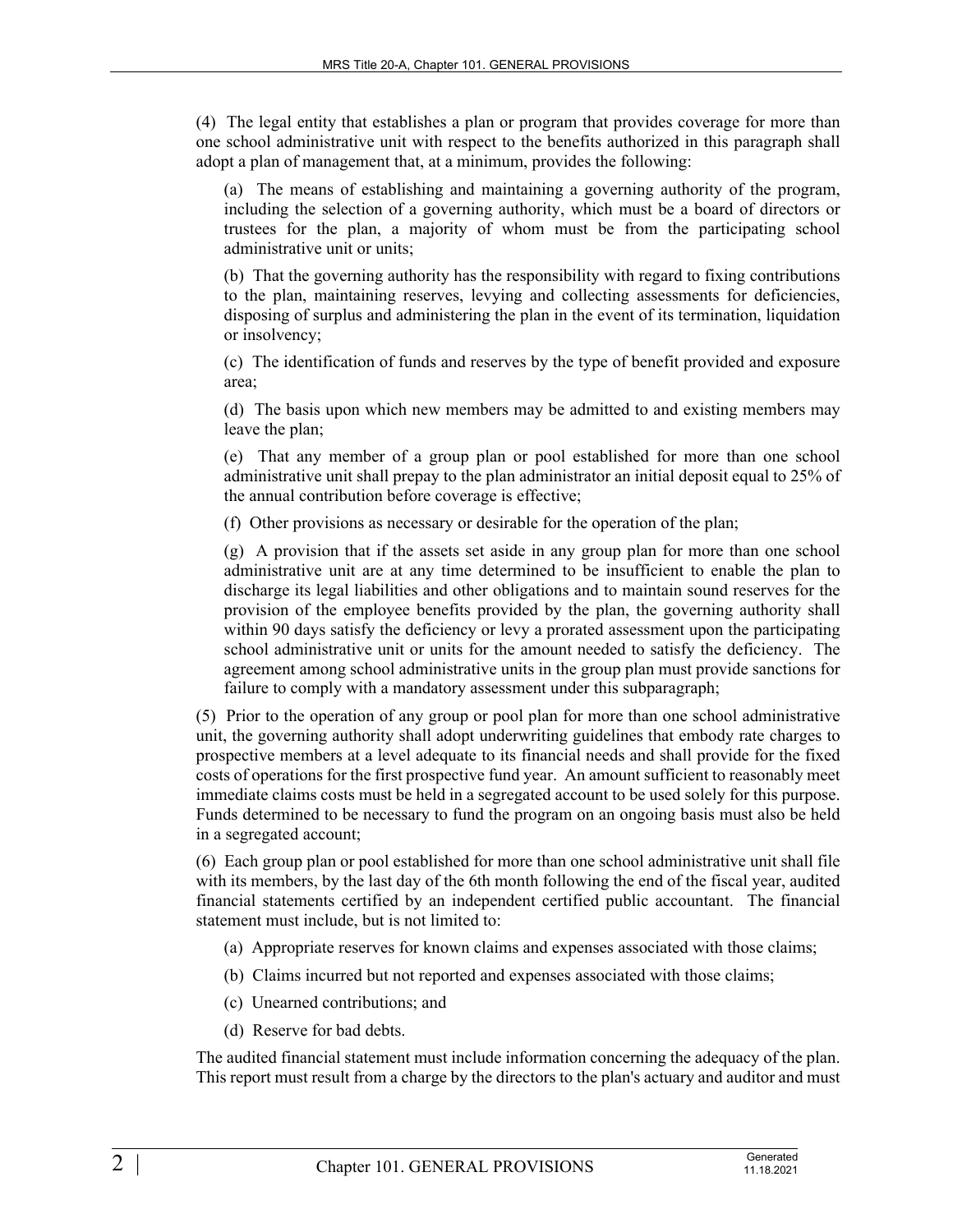address excess insurance, charges for coverage to members, service agents' costs and costs of administration of the program.

Two additional copies of the audited financial statements must be filed with the Superintendent of Insurance.

If a group plan or pool established for more than one school administrative unit fails to provide for the audited financial statements required, the Superintendent of Insurance shall perform or cause to be performed the audit. The group plan or pool shall reimburse the Superintendent of Insurance for the cost of the audit; and

(7) Any reimbursement plan or program for the provision of the employee benefits established and operated pursuant to this paragraph is not an insurance company, reciprocal insurer or insurer under the laws of this State and the development, administration and provision of such plans and programs does not constitute doing an insurance business; [PL 2011, c. 395, §1 (AMD).]

C. Pay premiums on liability insurance for employees and school officials; and [PL 1989, c. 425, §1 (NEW).]

D. Provide such other employee benefits, directly or indirectly, to their employees as any school board determines from time to time, upon such terms and conditions and in such manner as the school board determines, subject to the requirements of all applicable laws. [PL 1989, c. 425, §1 (NEW).]

Nothing in this subsection or subsection 14 prohibits a school board from arranging for and offering a choice of optional health or dental insurance plans to employees and their families that may vary in benefits provided and costs.

[PL 2011, c. 395, §1 (AMD).]

**5-A. Public self-funded pools.** They may participate in a public self-funded pool created under Title 30‑A, chapter 117.

[PL 1989, c. 878, Pt. B, §17 (AMD).]

**5-B. Workers' compensation self-insurance.** Notwithstanding any other provision of this section, they may participate in or cause their school administrative unit to participate in a selfinsurance program or plan for workers' compensation established under and operated in accordance with the Maine Workers' Compensation Act of 1992, Title 39-A, chapter 9. [PL 1991, c. 885, Pt. E, §20 (AMD); PL 1991, c. 885, Pt. E, §47 (AFF).]

**5-C. Coverage under group health insurance plan for spouse and dependents after death of teacher.** If the spouse or other dependents of a teacher as defined in Title 5, section 17001, subsection 42 are covered by a policy of group health insurance provided by the school board and the teacher dies while employed by the board, the board shall provide an opportunity for the spouse or dependent to continue coverage under the group policy after the death of the teacher by making the premium payment for the cost of that coverage. In the case of underage dependent children of the teacher, coverage must be available at least until the dependent children reach 19 years of age.

[PL 2001, c. 471, Pt. D, §17 (AMD); PL 2001, c. 471, Pt. D, §18 (AFF).]

**5-D. Group self-insured options.** Notwithstanding any other provision of this section, they may arrange for a group self-insurance program to provide health or dental insurance for employees and their families, including a group self-insurance program established through an interlocal agreement with other school administrative units or municipalities established pursuant to Title 30-A, chapter 115. The following restrictions apply to self-insured group health or dental programs.

A. For purposes of this subsection, unless the context otherwise indicates, the following terms have the following meanings.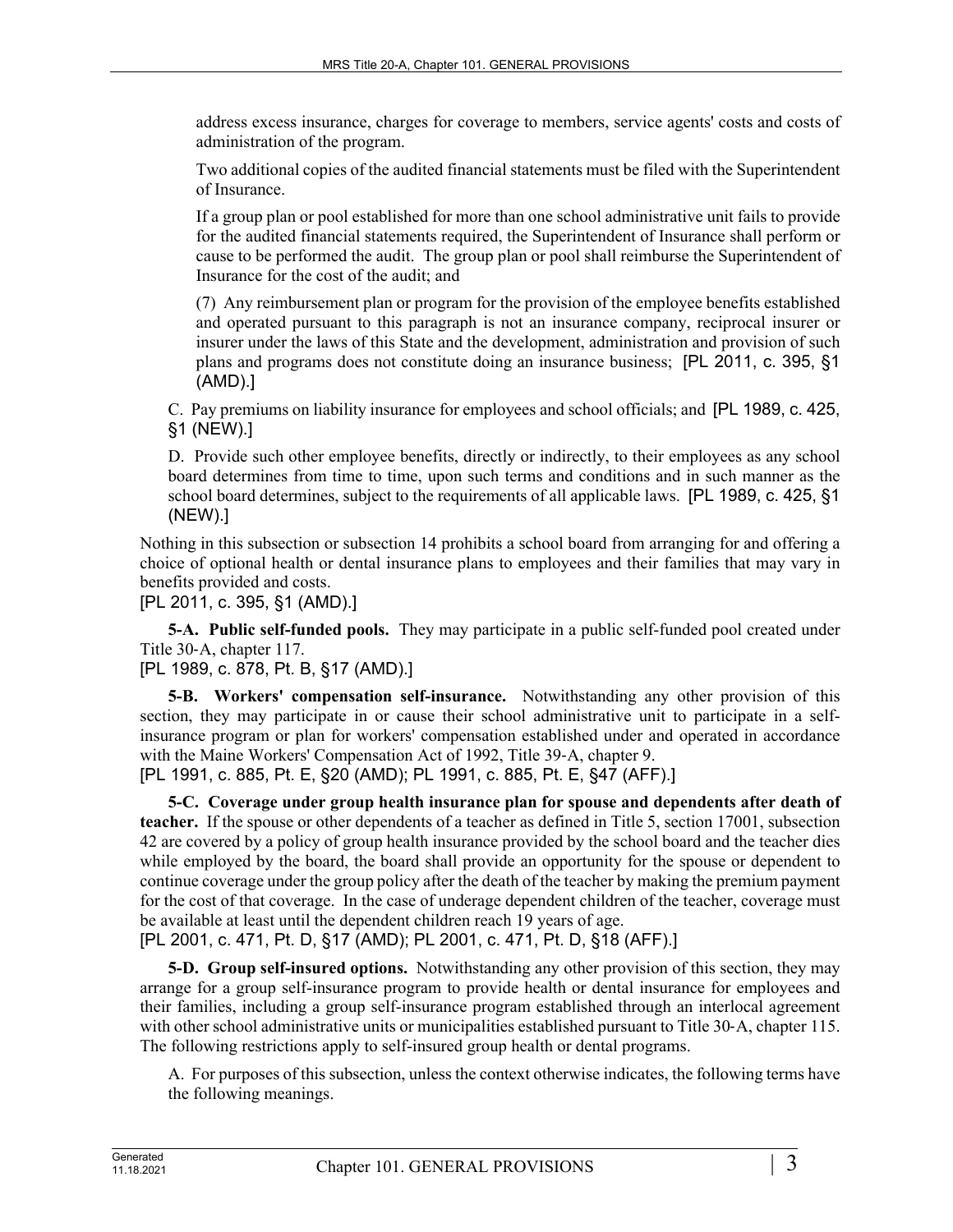(1) "Program" means a group self-insurance health or dental program.

(2) "Program provider" means a school administrative unit that has arranged for a program under this subsection or collectively those school administrative units or municipalities that have entered an interlocal agreement to arrange for a program under this subsection.

(3) "Qualified actuary" means an actuary who is a member of the American Academy of Actuaries qualified as to health reserving methodologies. [PL 2011, c. 395, §2 (NEW).]

B. To the extent the program provider assumes the risk with respect to any program provided under this subsection, the program provider shall maintain a reserve at least equal to the sum of:

(1) An amount estimated to be necessary to pay claims and administrative costs for the assumed risk for 2 1/2 months; and

(2) The amount determined annually by a qualified actuary to be necessary to fund the unpaid portion of ultimate expected losses, including incurred but not reported claims, and related expenses incurred in the provision of benefits for eligible participants, less any credit, as determined by a qualified actuary, for excess or stop-loss insurance.

If the program provider self-insures for more than one program, a reserve meeting the requirements of this paragraph must be maintained for each program. [PL 2011, c. 395, §2 (NEW).]

C. The program provider may purchase excess or stop-loss insurance for any program, with attachment levels and limits as recommended by a qualified actuary. [PL 2011, c. 395, §2 (NEW).]

D. Paragraph B does not apply to a program in the first 2 years after the program is changed from a fully insured program to a fully or partially self-insured program. Before a program may begin its first year of operation:

(1) The reserve fund must contain a reserve at least equal to the amount estimated to be necessary to pay the claims and administrative costs with respect to the assumed risk for one full month; and

(2) The rate structure of the program, as certified by a qualified actuary, must be designed to enable the fund to attain the following reserve levels:

(a) By the end of the first year of the program, the reserve required by paragraph B, subparagraph (2) and an amount estimated to be necessary to pay claims and administrative costs for the assumed risk for 2 full months; and

(b) By the end of the 2nd year of the program, the reserve required by paragraph B, subparagraph (2) and an amount estimated to be necessary to pay claims and administrative costs for the assumed risk for 2 1/2 full months.

If the program provider purchases stop-loss or excess insurance with respect to the risk, the required reserve is reduced by the credit specified in paragraph B. A self-insurance program may not continue if the reserve fund with respect to that program does not contain the amounts set forth in subparagraph (2) by the time limits established. [PL 2011, c. 395, §2 (NEW).]

E. The program provider may not enter into a contract with a 3rd-party administrator that has not demonstrated compliance with all applicable state laws and that is not, at the time of entering into the contract, administering a health plan or providing health care coverage for a total number of lives equal to the number that would be covered by the program provider contract. [PL 2011, c. 395, §2 (NEW).]

F. Every applicant to provide service as a 3rd-party administrator for the program shall file a fidelity bond in favor of the program provider executed by a surety company for the benefit of the program provider or beneficiaries of the program and shall maintain the fidelity bond in force while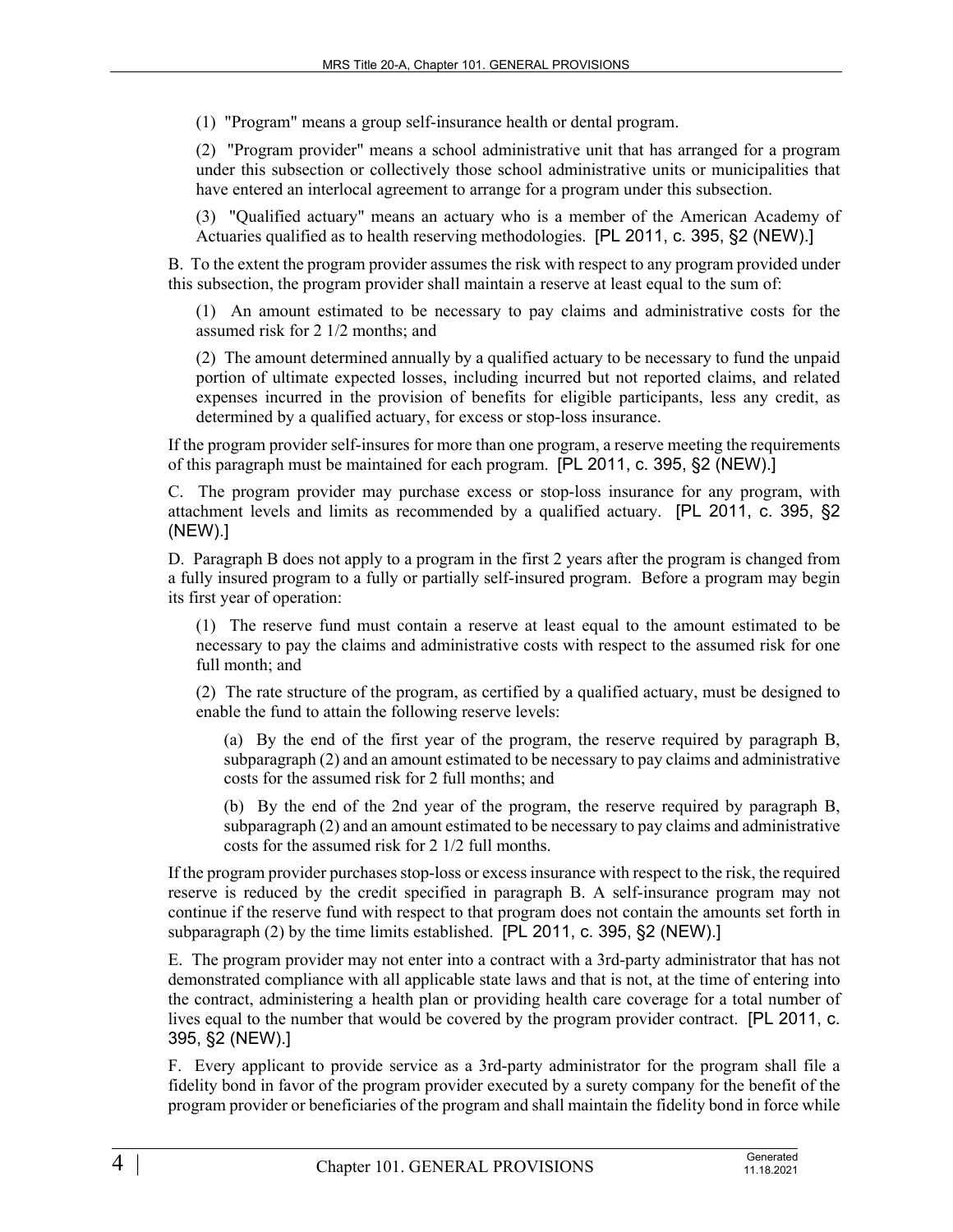representing the program. The bond must be continuous in form and in one of the following amounts, up to \$1,000,000:

(1) For an administrator that collects contributions and premiums for a program but does not administer or pay claims, the greater of \$50,000 and 5% of contributions and premiums projected to be received or collected for the following plan year from the program provider or from persons covered by the program;

(2) For an administrator that administers and pays claims but does not collect premiums and contributions, the greater of \$50,000 and 5% of the claims and claim expenses projected to be held for the following year to pay claims and claim expenses for persons covered by the program; or

(3) For an administrator that collects premiums and contributions and administers and pays claims, the greater of the amounts determined under subparagraphs (1) and (2).

This paragraph applies only if no other applicable state law requires bonding of 3rd-party administrators. [PL 2011, c. 395, §2 (NEW).]

G. Any contract entered into by the program provider must provide for coverage that meets the same level of benefits as those that would be required by state law if the coverage were provided by a health insurance plan governed by Title 24 or Title 24–A. [PL 2011, c. 395, §2 (NEW).]

H. If a group self-insurance program is established through an interlocal agreement with other school administrative units or municipalities established pursuant to Title 30‑A, chapter 115, the group self-insurance program must be approved by the Superintendent of Insurance as a multipleemployer welfare arrangement pursuant to Title 24-A, chapter 81. [PL 2011, c. 395, §2 (NEW).] [PL 2011, c. 395, §2 (NEW).]

**6. Courses of study.** They shall adopt the courses of study in alignment with the system of learning results as established in section 6209 and in accordance with the requirements of this Title. [PL 2001, c. 588, §6 (AMD).]

**7. Tuition payment for attendance by those resident on territory ceded to United States.** They shall prescribe the tuition for attendance of persons of the required age, resident in territory the jurisdiction of which has been ceded to the United States, included in or surrounded by the administrative unit.

[PL 1981, c. 693, §§5, 8 (NEW).]

**8. Operate public preschool programs, kindergarten and grades one to 12.** They shall either operate programs in kindergarten and grades one to 12 or otherwise provide for students to participate in those grades as authorized elsewhere in this Title. To the extent the State provides adequate start-up funding, they may operate public preschool programs or provide for students to participate in such programs in accordance with the requirements of this Title. They shall determine which students attend each school, classify them and transfer them from school to school where more than one school is maintained at the same time. If a school administrative unit neither maintains a school nor contracts for school privileges pursuant to chapter 115 and a student who resides in the school administrative unit is unable to enroll in another school administrative unit, the school board shall direct the superintendent of the school administrative unit where the student resides to make a written request to the commissioner to designate a place of enrollment for the student, pursuant to section 254, subsection 19.

[PL 2015, c. 448, §2 (AMD).]

**8-A. Due process standards for expulsion proceedings.** Following a proper investigation of a student's behavior and in accordance with the districtwide disciplinary policies adopted by the school board pursuant to subsection 15‑A, a school board that intends to consider expulsion shall ensure proceedings include the following due process provisions.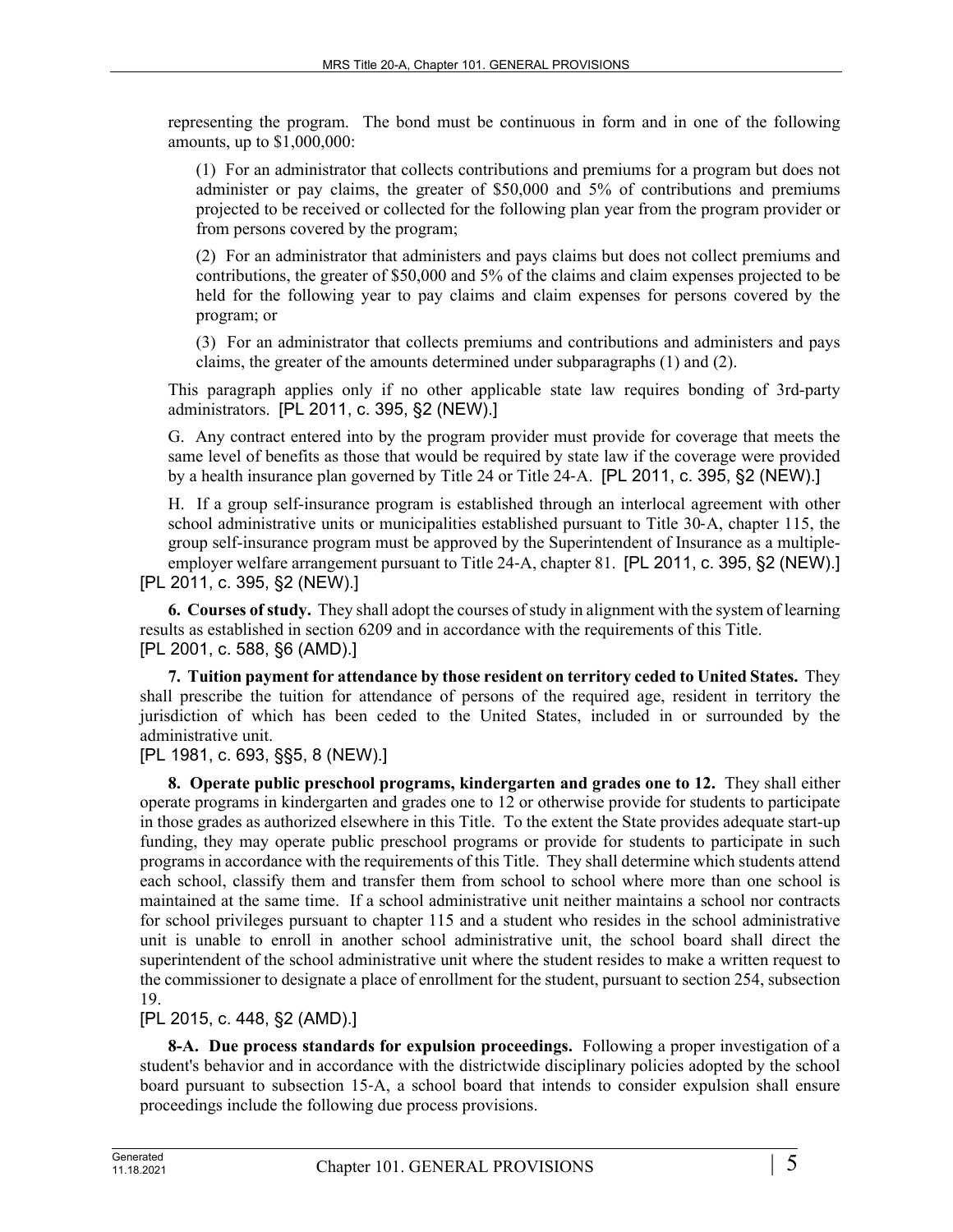- A. Before a hearing on the expulsion, the superintendent shall:
	- (1) Provide written notice to the parents and the student of:
		- (a) The date, time and location of the hearing;
		- (b) A description of the incident or incidents that occasioned the expulsion hearing;
		- (c) The student's and parents' right to review the school records prior to the hearing;
		- (d) A description of the hearing process;
		- (e) An explanation of the consequences of an expulsion; and

(f) A list of available free and low-cost legal services, which must be created and updated annually by the department; and

(2) Invite the parents and student to a meeting prior to the expulsion hearing to discuss the procedures of the hearing. [PL 2021, c. 295, §§1, 2 (AMD).]

B. At a hearing on the expulsion:

- (1) The student has the right to present and cross-examine witnesses;
- (2) The student has the right to an attorney or other representation; and

(3) Witnesses must be sworn in and the chair of the hearing has the authority to swear in witnesses. [PL 2011, c. 614, §3 (NEW).]

C. After a hearing on the expulsion, the school board shall provide written notice of its decision to the parents and the student by certified mail. The notice of the school board's written decision may include a reentry plan developed in accordance with subsection 9–C. [PL 2011, c. 614, §3 (NEW).]

[PL 2021, c. 295, §§1, 2 (AMD); PL 2021, c. 320, §1 (AMD).]

**9. (CONFLICT: Text as amended by PL 2021, c. 295, §3 and c. 320, §2) Students expelled or suspended.** Following a proper investigation of a student's behavior and due process proceedings pursuant to subsection 8‑A, if found necessary for the peace and usefulness of the school, a school board shall expel any student, except a student who is enrolled in grade 5 or below:

A. Who is deliberately disobedient or deliberately disorderly; [PL 1993, c. 157, §1 (NEW).]

B. For infractions of violence; [PL 1993, c. 157, §1 (NEW).]

C. Who possesses on school property a firearm as defined in Title 17‑A, section 2, subsection 12‑A or a dangerous weapon as defined in Title 17‑A, section 2, subsection 9 without permission of a school official; [PL 1997, c. 298, §1 (AMD).]

D. Who, with use of any other dangerous weapon as defined in Title 17‑A, section 2, subsection 9, paragraph A, intentionally or knowingly causes injury or accompanies use of a weapon with a threat to cause injury; or [PL 1993, c. 157, §1 (NEW).]

E. Who possesses, furnishes or trafficks in any scheduled drug as defined in Title 17‑A, chapter 45. [PL 1993, c. 157, §1 (NEW).]

**(CONFLICT: Text as amended by PL 2021, c. 295, §3)** A student may be readmitted on satisfactory evidence that the behavior that was the cause of the student being expelled will not likely recur. The school board may authorize the principal to suspend students up to a maximum of 10 days for infractions of school rules, except that the school board may not authorize the principal to issue an outof-school suspension to a student who is enrolled in grade 5 or below except as provided under subsection 9–A or unless the principal determines that there is an imminent danger of serious physical injury to the student or others and less restrictive interventions would be ineffective. An out-of-school suspension for a student who is enrolled in grade 5 or below may not exceed 3 days. In addition to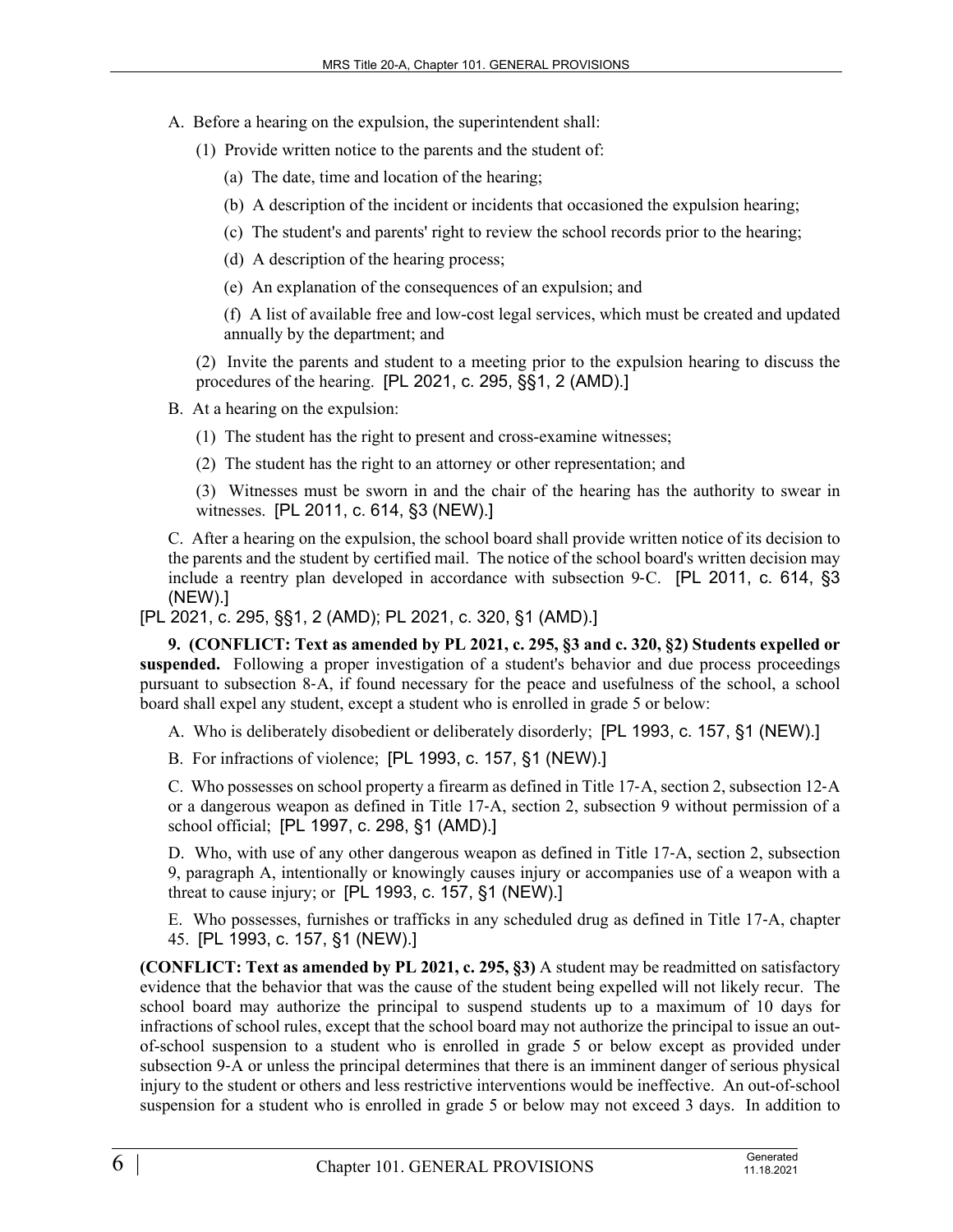other powers and duties under this subsection, the school board may develop a policy requiring a student who is in violation of school substance use or possession rules to participate in substance use disorder services as provided in section 6606. Nothing in this subsection or subsection 9‑C prevents a school board from providing educational services in an alternative setting to a student who has been expelled.

**(CONFLICT: Text as amended by PL 2021, c. 320, §2)** A student may be readmitted on satisfactory evidence that the behavior that was the cause of the student being expelled will not likely recur. The school board may authorize the principal to suspend students up to a maximum of 10 days for infractions of school rules. The school board may authorize the superintendent or principal to modify, in writing, the requirement for expulsion of a student on a case-by-case basis. In addition to other powers and duties under this subsection, the school board may develop a policy requiring a student who is in violation of school substance use or possession rules to participate in substance use disorder services as provided in section 6606. Nothing in this subsection or subsection 9‑C prevents a school board from providing educational services in an alternative setting to a student who has been expelled. [PL 2021, c. 295, §3 (AMD); PL 2021, c. 320, §2 (AMD).]

**9-A. Students expelled or suspended under the requirements of the federal Gun-Free Schools Act.** The school boards shall adopt a policy for expelling a student who is determined to have brought a firearm, as defined in 18 United States Code, Section 921, to school or to have possessed a firearm at school and for referring the matter to the appropriate local law enforcement agency.

A. A student who is determined to have brought a firearm to school or to have possessed a firearm at school under this subsection must be expelled from school for a period of not less than one year, except that the school board may authorize the superintendent to modify in writing the requirement for expulsion of a student on a case-by-case basis. A decision to change the placement of a student with a disability must be made in accordance with the federal Individuals With Disabilities Education Act, 20 United States Code, Section 1400 et seq. [PL 2021, c. 320, §3 (AMD).]

B. Nothing in this subsection prevents a school board from:

(1) Offering instructional activities related to firearms or from allowing a firearm to be brought to school for instructional activities sanctioned by the school board and for which the school board has adopted appropriate safeguards to ensure student safety; or

(2) Providing educational services in an alternative setting to a student who has been expelled. [PL 2009, c. 614, §1 (AMD).]

C. In accordance with the proper investigation and due process provisions required in subsection 9, a principal may suspend immediately for good cause a student who is determined to have brought a firearm to school or to have possessed a firearm at school under this subsection. [PL 2009, c. 614, §1 (AMD).]

[PL 2021, c. 320, §3 (AMD).]

**9-B. Disciplinary sanctions for children with disabilities.** They retain the authority to sanction a child with a disability as defined in section 7001, subsection 1‑A for misconduct that violates school rules. Notwithstanding the duties of school administrative units as described in section 7202, the school board may authorize the superintendent, principal or assistant principal to enforce this subsection by allowing the superintendent, principal or assistant principal to suspend a child with a disability up to a maximum of 10 days individually or cumulatively for infractions of school rules. When a child with a disability is suspended for 10 days or less individually or cumulatively within a school year for a violation of school rules, the school board is not required to provide a tutor, transportation or any other aspect of the student's special education program. Discipline of children with disabilities must be consistent with the requirements of the federal Individuals with Disabilities Education Act, 20 United States Code, Section 1415(k).

[PL 2005, c. 662, Pt. A, §6 (AMD).]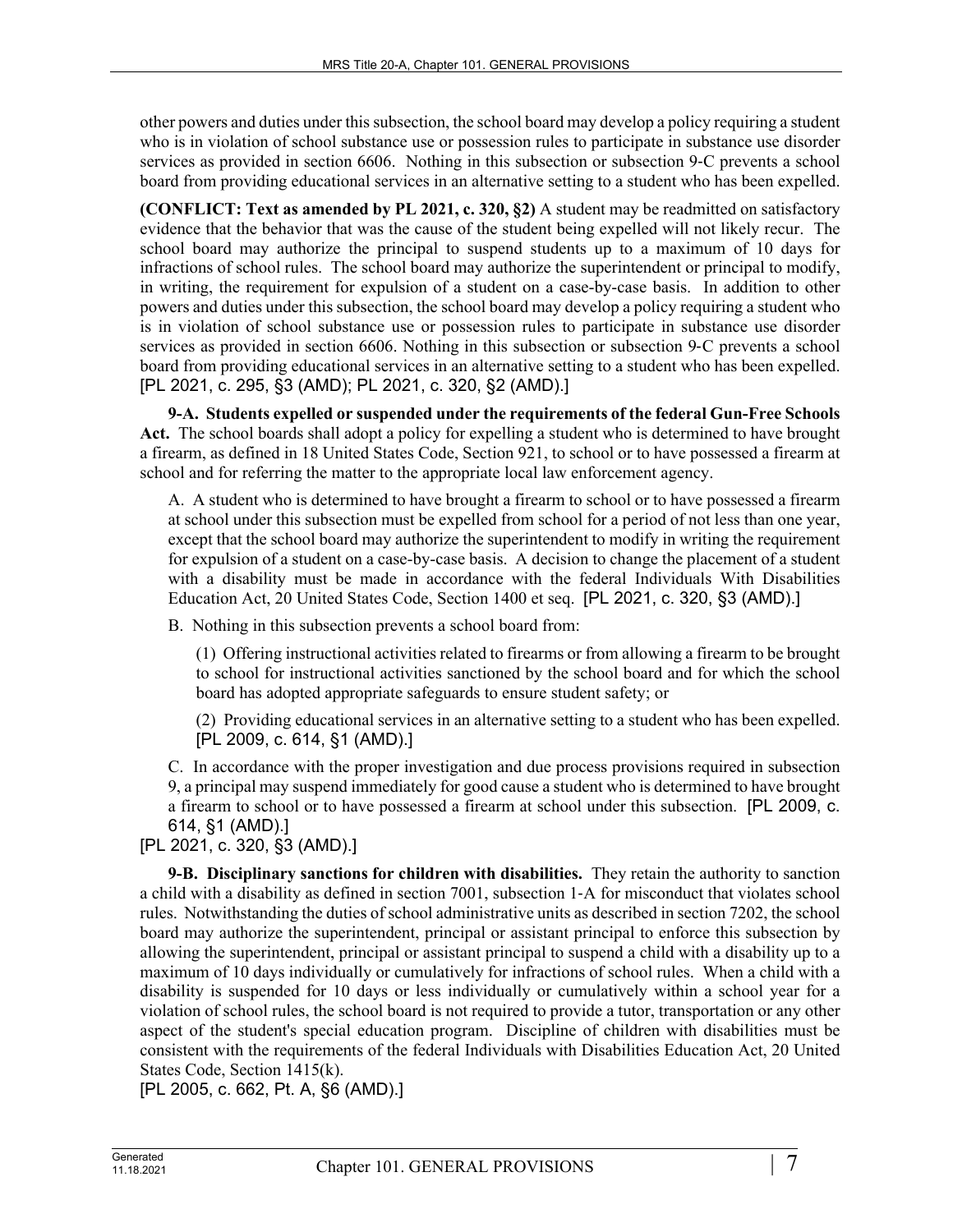**9-C. Reentry for students after expulsion.** Upon making a decision to expel a student in accordance with procedures set forth in subsections 8‑A and 9, a school board may exercise one of the following options in expelling a student:

A. The school board may expel the student for a specific period of time not to exceed the total number of instructional days approved by the school board for the current school year; or [PL 2011, c. 614, §5 (NEW).]

B. The school board may expel the student for an unspecified period of time and authorize the superintendent to provide the expelled student with a reentry plan that specifies the conditions that must be met in order for the student to be readmitted to school after the expulsion. If a school board authorizes the superintendent to provide the expelled student with a reentry plan, the school board shall ensure that the student who has been expelled is provided with a reentry plan in accordance with this paragraph.

(1) The reentry plan must be developed by the superintendent or the superintendent's designee in consultation with the student and the student's parents to provide guidance that helps the student understand what the student must do to establish satisfactory evidence that the behavior that resulted in the expulsion will not likely recur.

(2) The superintendent or the superintendent's designee shall send a certified letter, return receipt requested, or hand deliver a letter to the parents of the expelled student giving notice of the date, time and location of a meeting to develop a reentry plan for the student.

(3) If the student and the student's parents do not attend the meeting under subparagraph (2), the reentry plan must be developed by school staff.

(4) The reentry plan must be provided to the parents and the student in writing.

(5) The superintendent shall designate a school employee to review the student's progress with the reentry plan at intervals of one month, 3 months and 6 months after the meeting and at other times as determined necessary by the designated school employee.

(6) The reentry plan may require the student to take reasonable measures determined by the superintendent to be helpful to establish the student's readiness to return to school. Professional services determined to be necessary by the superintendent must be provided at the expense of the student and the student's parents.

(7) The superintendent may, as appropriate, notify an individualized education program team for a child with a disability who has been expelled by a school board.

(8) The superintendent shall annually report data on the number of students who are expelled from school and the number of students who are readmitted to school after expulsion to the commissioner's consultant on truancy, dropouts and alternative education under section 5151. [PL 2011, c. 614, §5 (NEW).]

[PL 2011, c. 614, §5 (NEW).]

**9-D. Professional services after expulsion for a child with a disability.** Nothing in subsection 9‑C may be interpreted to require payment from the parents of an expelled student for professional services determined by the superintendent to be necessary to establish the student's readiness to return to school if:

A. The student is a child with a disability who has been determined to be eligible for a free, appropriate public education in accordance with 34 Code of Federal Regulations, Section 300.530, Paragraph (d); or [PL 2011, c. 614, §6 (NEW).]

B. The school administrative unit did not have knowledge that the student was a child with a disability prior to taking disciplinary measures against the student and, based on a subsequent evaluation, the student is determined to be a child with a disability who is eligible for a free,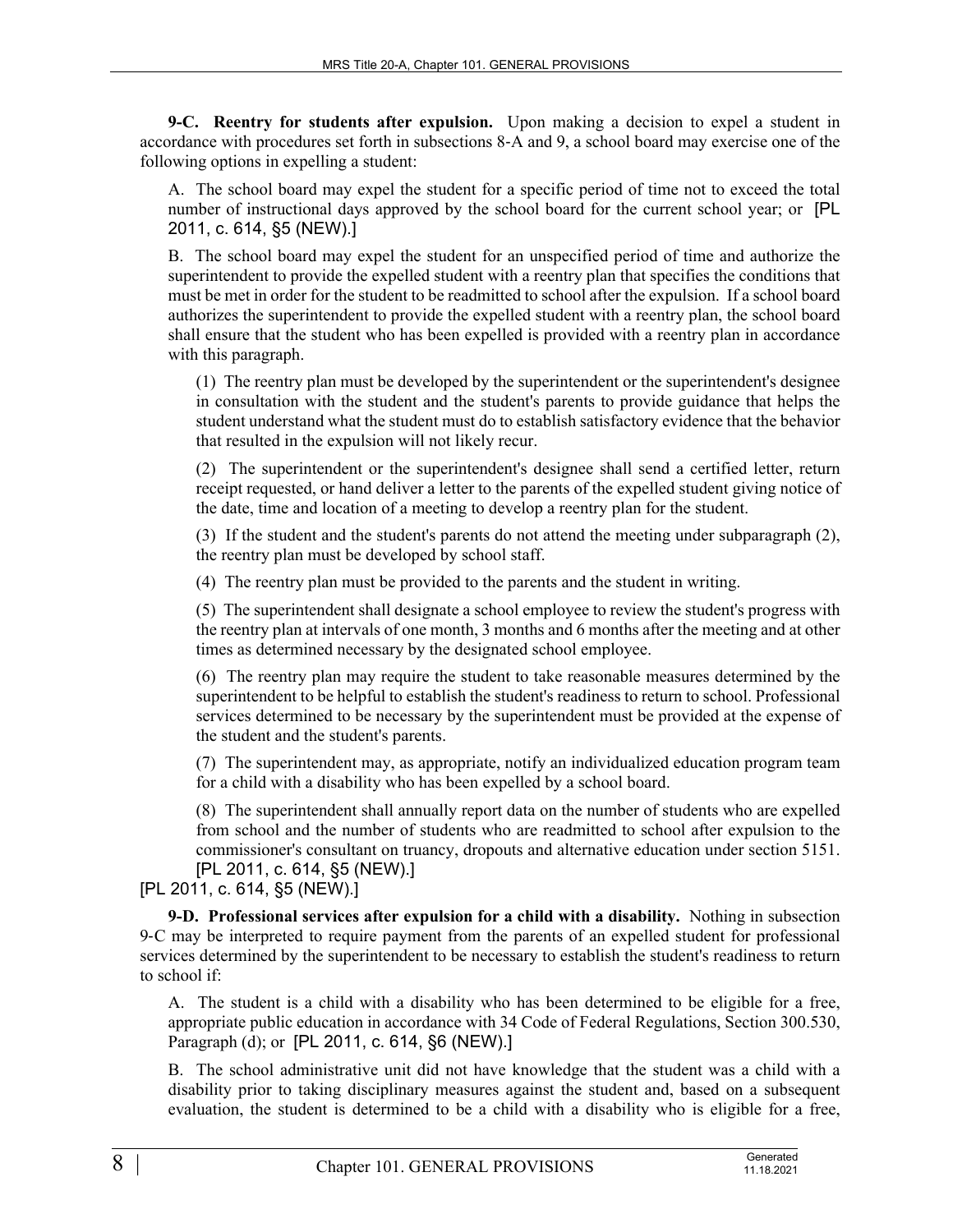appropriate public education in accordance with 34 Code of Federal Regulations, Section 300.534, Paragraph (d). [PL 2011, c. 614, §6 (NEW).]

[PL 2011, c. 614, §6 (NEW).]

**10. Physiology and hygiene.**  [PL 1983, c. 859, Pt. C, §§2, 7 (RP).]

**10-A. Educational materials.** They shall adopt a policy governing the selection of educational materials and may approve educational materials.

[PL 2001, c. 588, §7 (AMD).]

**11. Persons not immunized excluded.**  [PL 1983, c. 862, §52 (RP).]

**11-A. Exposure to communicable disease.** They shall adopt a policy for enforcement by the superintendent to safeguard the health of any student or employee who has contracted or been exposed to a communicable disease, in accordance with sections 6301, 6351-A and 6551, and Title 22, chapter 251.

[PL 1983, c. 661, §2 (NEW).]

**12. Salaries of persons absent.** They may adjust the salaries of teachers, principals and other persons legally employed by them who are compelled to be absent from their school duties. No reduction in pay may be made if absence is caused by the bona fide observance of designated holidays in the church of their faith. This subsection and section 13604 shall apply only in cases of persons who are employed on yearly contracts or on tenure of service and who hold the legal qualifications necessary for the positions.

[PL 1981, c. 693, §§5, 8 (NEW).]

**13. Nondiscriminatory hiring.** They shall develop a nondiscriminatory hiring practice for positions requiring administrator certification. That hiring practice must include:

A. Creation or reassessment of job descriptions; [PL 1989, c. 889, §6 (NEW).]

B. Clearly stated criteria for positions; and [PL 1989, c. 889, §6 (NEW).]

C. An interview format that includes questions based on job descriptions and stated criteria. [PL 1989, c. 889, §6 (NEW).]

[PL 1989, c. 889, §6 (NEW).]

**14. Insurance purchase by competitive bidding.** Except as otherwise provided by waiver, a school board shall oversee the purchasing of insurance by competitive bidding. On each insurance policy, a competitive bid must be sought at least once every 5 years. To take advantage of commercial package policies in the marketplace, a school board shall group qualifying lines of insurance into a single competitive bid process. Each policy secured by competitive bidding must be issued with a 3 year policy term or, if this is not possible, a commitment for 3 one-year policy terms must be secured with an option for 2 additional one-year policy terms, subject to annual review and adjustment.

A. The requirement of competitive bidding may be waived by a school board when:

(1) In the opinion of the school board, an emergency exists that requires the immediate procurement of insurance. The emergency may include the premature cancellation of an existing policy or acquisition of a risk that can not be added to an existing policy, including the signing of a lease. However, at the next renewal of the policy, procurement of insurance is subject to competitive bidding;

(2) After reasonable investigation by the school board, it appears that the required insurance is procurable from only one source;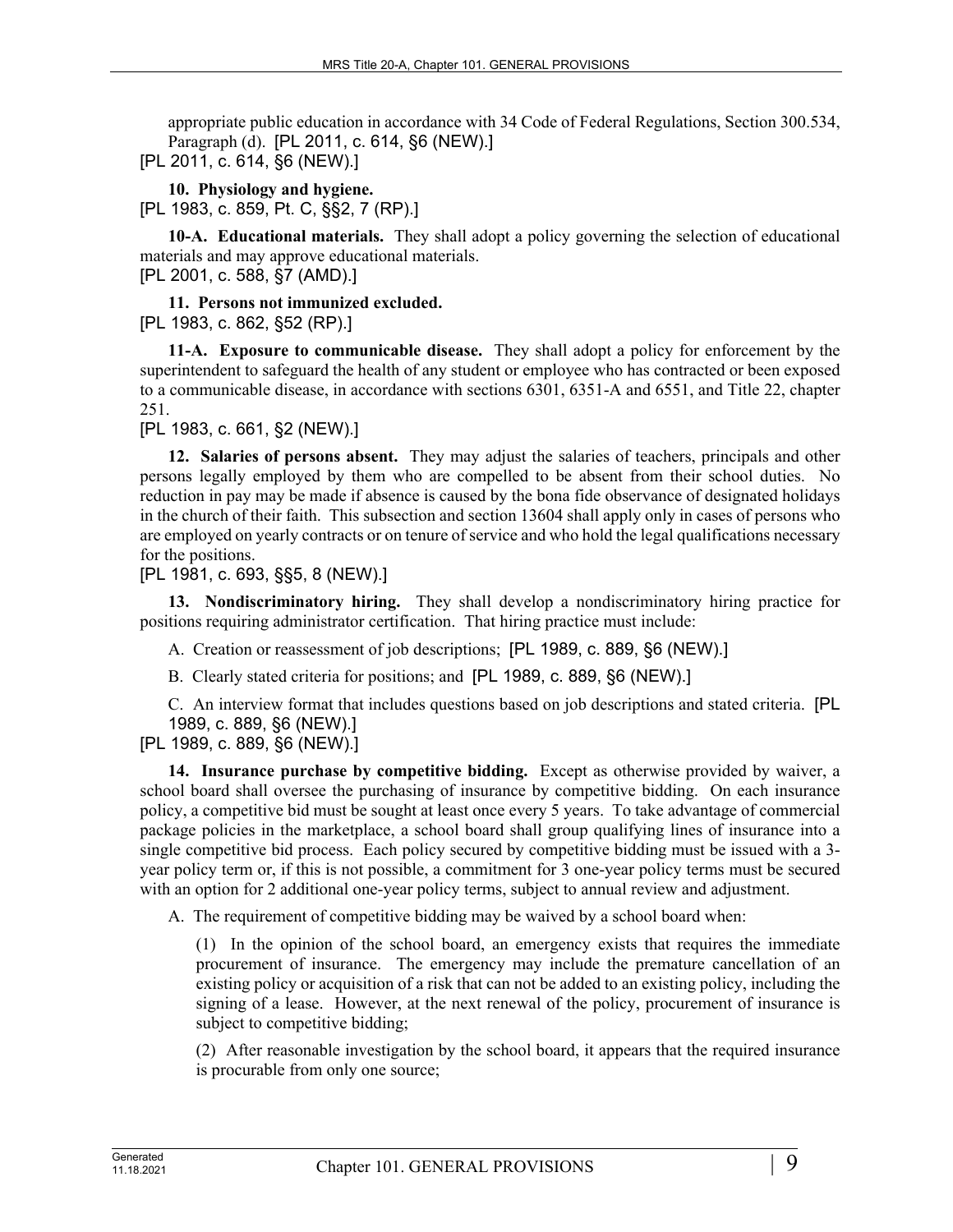(3) It appears to be in the best interest of the school board to negotiate for the procurement of an excess insurance line;

(4) The line of insurance is workers' compensation or an employee benefit such as life, disability or health insurance in accordance with subsection 5; or

(5) The school board is in a municipal school unit and school insurance and municipal insurance are purchased as a package through competitive bidding by the municipal government. [PL 1993, c. 423, §1 (NEW).]

B. A registry of bidders must be maintained by the school board. Invitations to bid or proposals must be sent to a registry of bidders on file with the school board. Insurance agents or brokers licensed by the Bureau of Insurance and risk pools authorized under Title 24‑A or Title 30‑A, chapter 117 desiring to have their names entered on a registry of bidders shall submit to the school board in writing a request for such action. The name of a bidder entered in a registry who fails to submit a bid on 3 consecutive proposals or invitations to bid may be removed from the registry at the discretion of the school board. [PL 1993, c. 423, §1 (NEW).]

C. "Competitive bidding" means the following multistep process.

(1) At least 4 months before the expiration date of the policy for which bids are being solicited, a prequalification questionnaire, referred to in this paragraph as the "questionnaire," must be developed by the school board for the purpose of prequalifying bidders. The questionnaire must contain at a minimum:

(a) Questions on the bidder's insurance knowledge, educational background, licensing, errors and omissions insurance, experience with public entities, experience with school systems and number of years in business. The questionnaire must state that qualified bidders must be insurance agents or brokers licensed by the Bureau of Insurance or duly authorized risk pools under Title 24‑A or Title 30‑A, chapter 117;

(b) The evaluation criteria and relative scoring weights to be applied in the prequalification evaluation process;

(c) A statement that bidders are subject to prescreening and may not approach an insurer or reinsurer until given permission by the school board to do so since markets are allocated by the school board. The questionnaire must state that failure to comply with this restriction automatically disqualifies the bidder. The questionnaire must state that the school board reserves the option to require a personal interview at any time in the process; and

(d) The address and contact person to which the questionnaire must be submitted and the opening date and time, which may not be less than 3 1/2 months from the expiration date of the policy or policies being sought. The questionnaire must state that: all proposals are publicly opened at the date, time and place noted; a questionnaire received after the date and time specified is rejected, but retained and not evaluated or considered further; and proposals are not available for inspection until after the bid is awarded. The questionnaire must state that the school board reserves the right to reject a questionnaire and does not accept responsibility for costs incurred by a bidder in the preparation of a questionnaire. The questionnaire must state that bidders are notified of the outcome in writing no later than 10 days after the closing date.

(2) In the same time frame, the school board shall approve a request for proposal, referred to in this paragraph as the "proposal." The proposal must contain at a minimum:

(a) The line or lines of insurance for which bids are being solicited and a clear definition of minimum coverage required, minimum limits required, deductibles, policy forms and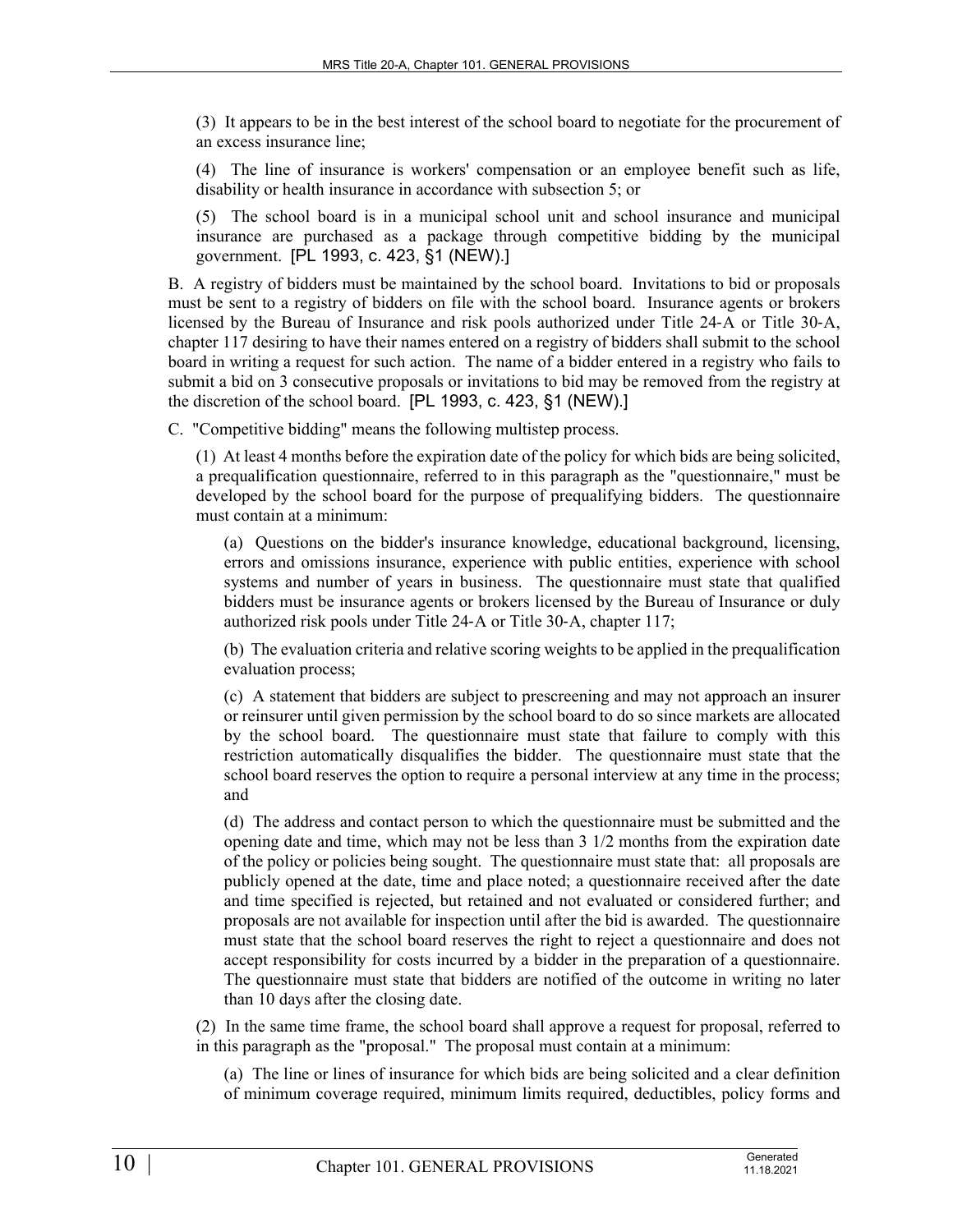endorsements required and policy term required. If coverage identical to the expiring coverage is being sought, a copy of the expiring policy or policies and all endorsements may be enclosed to meet this requirement;

(b) Basic underwriting information, such as named insured, mailing address, nature of risk, actual locations, schedules of buildings, business personal property, vehicles or any other property for which insurance is being sought, if applicable;

(c) At least a 3-year and preferably a 5-year company-generated loss run;

(d) A clear definition of the services, if any, required of both the bidder and the insurer;

(e) The minimum A.M. Best rating and financial size category acceptable to the school board;

(f) The evaluation criteria and relative scoring weights to be applied to the proposal. Cost of the insurance coverage must be included in the evaluation criteria and must be given a minimum of 50% of the total weight of all criteria;

(g) The address and contact person to which a bid must be submitted and the bid opening date and time. The proposal must state that: all proposals are publicly opened at the date, time and place noted; bids received after the date and time specified are rejected, but retained and not evaluated or considered further; and proposals are not available for inspection until after the bid is awarded. The proposal must state that the school board reserves the right to reject a bid and does not accept responsibility for costs incurred by a bidder in the preparation of a proposal. The proposal must state that all bidders are notified of the outcome in writing no later than 20 days after the bid closing date;

(h) The name, address and optionally a facsimile number of a school board contact person to whom written questions may be addressed. The proposal must state that the school board will reply to questions submitted in writing before a specified deadline with copies of the questions and answers to be provided in writing to all bidders; and

(i) A statement that the successful bidder must present an insurance binder to the school board within 5 days of the award and no later than the expiration date of the existing policy. Failure to do so disqualifies the award and the award is then made to the next highest-rated bidder who was in compliance with the proposal. The proposal must state that all decisions regarding the award are final.

(3) Each bidder on the registry of bidders must be provided with a questionnaire and proposal 4 months before the expiration of the policy or policies being sought. Each bidder must complete and return the questionnaire before the stated date and time as specified in the questionnaire. In addition, a bidder must state in the order of preference the insurers they prefer to solicit on the school board's behalf. The school board shall then have 3 persons independently review a questionnaire on the basis of the established criteria. The reviewers shall document the scoring and select all qualified bidders, but no more than the 5 highestrated, to participate further in the process.

(4) The school board shall allocate to each selected bidder at least one insurer from which to solicit a bid. This market allocation must be made on the basis of awarding the bidder's first choice to the bidder. If there is a conflict, an incumbent broker is given preference over the school board's incumbent insurer. Allocation is then made on the basis of highest-qualifying score. Once market allocation is complete, a new bid closing date must be set for 30 days before the policy expiration date for submission of insurer bids.

(5) The school board shall have 3 persons independently review each submitted bid on the basis of the established criteria. The reviewers shall document the scoring and substantive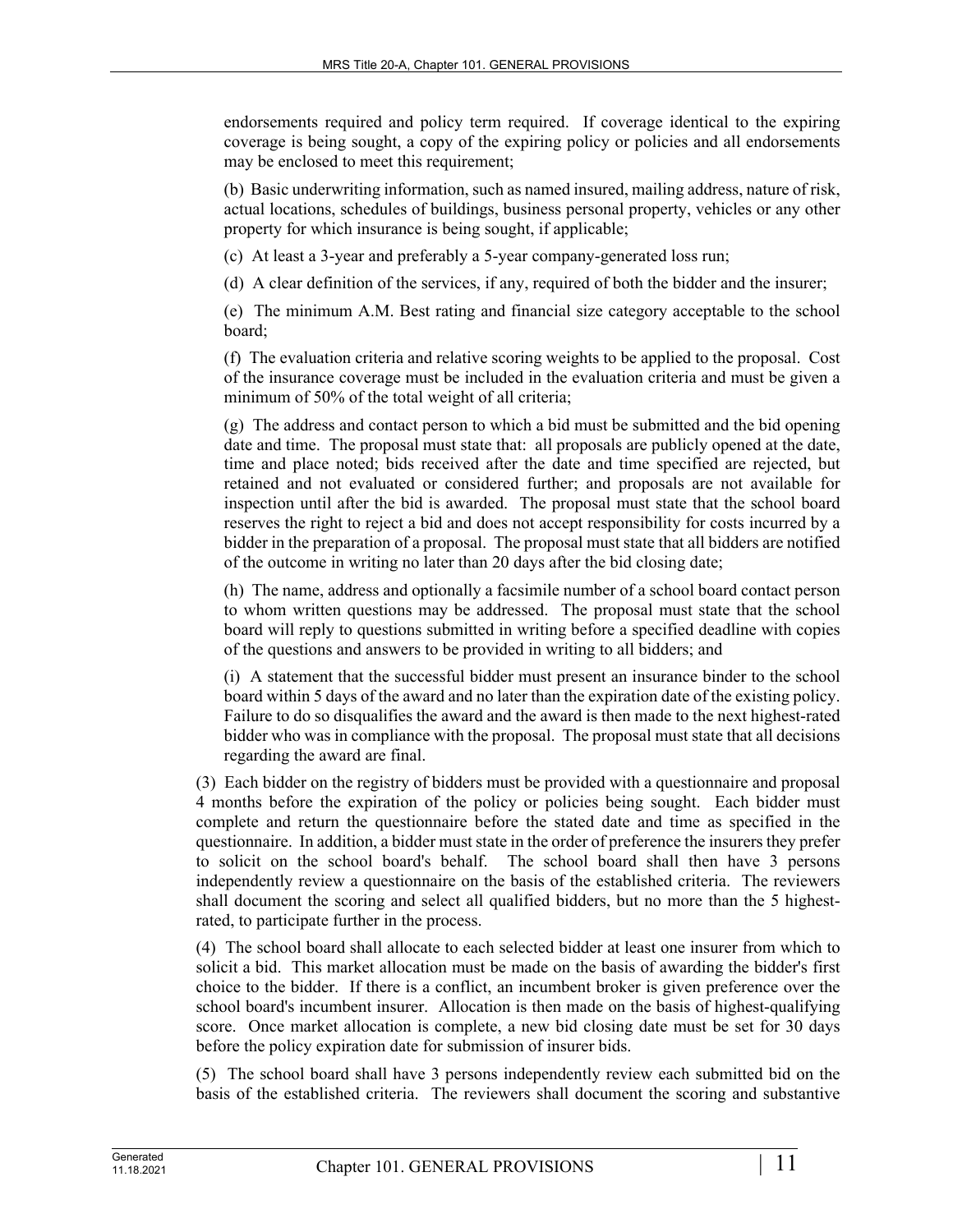information that supports the scoring and make the award decision. Interviews may be considered within the review. Award must be made to the highest-rated proposal that conforms to the proposal. Tie scores must be resolved on the basis of factors considered by the school board to serve the best interests of the school system. Minor negotiations not affecting the bid price more than 5% after notice of award are allowed and, if agreement can not be reached, the proposal may be rejected and the award made to the next highest-rated bidder who is in compliance with the proposal. Written records must be kept by each person reviewing or ranking proposals. The award of the bid must then be announced publicly. All bidders must be notified in writing no later than 5 days after the award is made. The successful bidder shall submit, in accordance with the proposal, a written binder of insurance within 5 days of the award and no later than the expiration date of the expiring policy. All decisions regarding awards are final. [PL 2001, c. 588, §9 (AMD).]

D. In order to facilitate the competitive bidding process in procuring health insurance for a school administrative unit's employees under this subsection, the administrator for an individual school plan or for a group plan for a multiple-school group shall seek and obtain competitive bids through a request for proposal process from qualified insurers at least once every 5 years commencing July 1, 2012. The administrator for any such group plan shall make the request for proposal responses available to requesting school administrative units, excluding any portions of the request for proposal responses considered to be confidential proprietary information by the submitting insurers. If any such individual school plan or group plan is subsequently self-insured, in whole or in part, the school board shall compare the overall cost of such a self-insured plan, including projected claims, all administrative expenses and reinsurance expenses, to the cost of insured products at least once every 5 years commencing July 1, 2012. [PL 2011, c. 249, §1 (NEW).]

*REVISOR'S NOTE:* (Paragraph D as enacted by PL 2011, c. 395, §3 is REALLOCATED TO TITLE 20-A, SECTION 1001, SUBSECTION 14, PARAGRAPH E)

E. **(REALLOCATED FROM T. 20-A, §1001, sub-§14, ¶D)** In order to facilitate the competitive bidding process in procuring health insurance for a school administrative unit's employees under this subsection, a school administrative unit may request from the insurer providing health insurance coverage to its employees and retirees loss information concerning all of that school administrative unit's employees and retirees and their dependents covered under the school administrative unit's policy or contract pursuant to Title 24‑A, section 2803‑A. The school boards of the alternative organizational structure's member school administrative units may authorize the governing body of the alternative organizational structure to contract for a single health insurance policy that is offered to all eligible employees and retirees of the alternative organizational structure and its member school administrative units and their dependents in one or more employment classifications. If an alternative organizational structure contracts for a single health insurance policy that is offered to all eligible employees and retirees of the alternative organizational structure and its member school administrative units and their dependents in one or more employment classifications, the governing body of the alternative organizational structure shall provide notice to the insurer of the alternative organizational structure's election to contract for a single health insurance policy at least 6 months before the effective date of the policy. The alternative organizational structure may not revoke a single health insurance policy under this paragraph for a period of 5 years after the effective date of the policy and shall provide notice of revocation at least 6 months before the effective date of the revocation. [PL 2015, c. 420, §1 (AMD).]

[PL 2015, c. 420, §1 (AMD).]

**15. Adoption of student code of conduct.** With input from educators, administrators, parents, students and community members, they shall adopt a districtwide student code of conduct consistent with the statewide standards for student behavior developed under section 254, subsection 11. The student code of conduct must: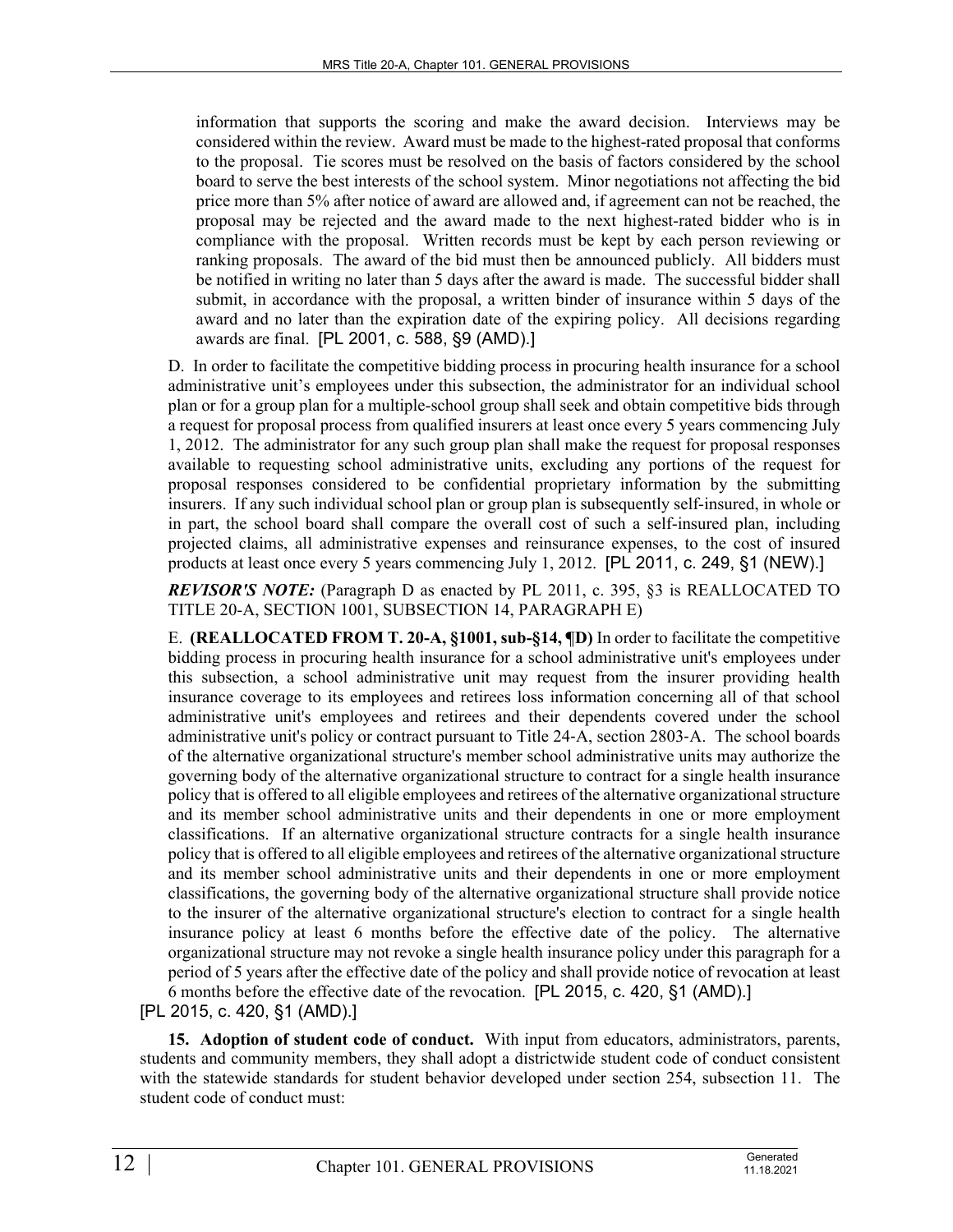A. Define unacceptable student behavior; [PL 1999, c. 351, §2 (NEW).]

B. Establish standards of student responsibility for behavior; [PL 1999, c. 351, §2 (NEW).]

C. Prescribe consequences for violation of the student code of conduct, including first-time violations, when appropriate; [PL 1999, c. 351, §2 (NEW).]

D. Describe appropriate procedures for referring students in need of special services to those services; [PL 1999, c. 351, §2 (NEW).]

E. Establish criteria to determine when further assessment of a current individual education plan is necessary, based on removal of the student from class; [PL 1999, c. 351, §2 (NEW).]

F. Establish policies and procedures concerning the removal of disruptive or violent students or students threatening death or bodily harm to others from a classroom or a school bus, as well as student disciplinary and placement decisions, when appropriate; [PL 2005, c. 307, §1 (AMD).]

G. Establish guidelines and criteria concerning the appropriate circumstances when the superintendent or the superintendent's designee may provide information to the local police or other appropriate law enforcement authorities regarding an offense that involves violence committed by any person on school grounds or other school property; [PL 2021, c. 295, §4 (AMD).]

H. Establish policies and procedures to address bullying, harassment and sexual harassment as set forth in section 6554; [PL 2021, c. 295, §4 (AMD).]

I. Provide that recess may not be withheld as a consequence of a violation of the student code of conduct by any student enrolled in grade 5 or below, except that when there is no alternative time available, recess time may be used for restorative interventions as defined in section 1001, subsection 15–A, paragraph B related to the student's behavior; [PL 2021, c. 295, §4 (NEW).]

J. Establish that an out-of-school suspension or expulsion may not be issued to a student in grade 5 or below except as provided under subsection 9 or 9‑A or unless the principal determines that there is an imminent danger of serious physical injury to the student or others and less restrictive interventions would be ineffective; and [PL 2021, c. 295, §4 (NEW).]

K. Establish that an out-of-school suspension for a student in grade 5 or below may not exceed 3 days. [PL 2021, c. 295, §4 (NEW).]

The school board is responsible for ensuring that school officials inform students, parents and community members of the student code of conduct. [PL 2021, c. 295, §4 (AMD).]

**15-A. School disciplinary policies.** When revising the prescribed consequences for violation of the student code of conduct pursuant to subsection 15, paragraph C, a school board shall consider districtwide disciplinary policies that:

A. Focus on positive interventions and expectations and avoid focusing exclusively on unacceptable student behavior. For the purpose of this subsection, "positive interventions" means instructional and environmental supports that are designed to teach students prosocial alternatives to problem behaviors with high rates of positive feedback; [PL 2011, c. 614, §7 (NEW).]

B. Focus on positive and restorative interventions that are consistent with evidence-based practices rather than set punishments for specific behavior and avoid so-called zero-tolerance practices unless specifically required by federal or state laws, rules or regulations. For the purpose of this paragraph, "restorative interventions" means school practices that are designed to strengthen relationships, improve the connection to school and promote a strong sense of accountability and that help students learn from their mistakes, understand the impact of their actions on others and find opportunities to repair the harm they have caused through their misbehavior; [PL 2011, c. 614, §7 (NEW).]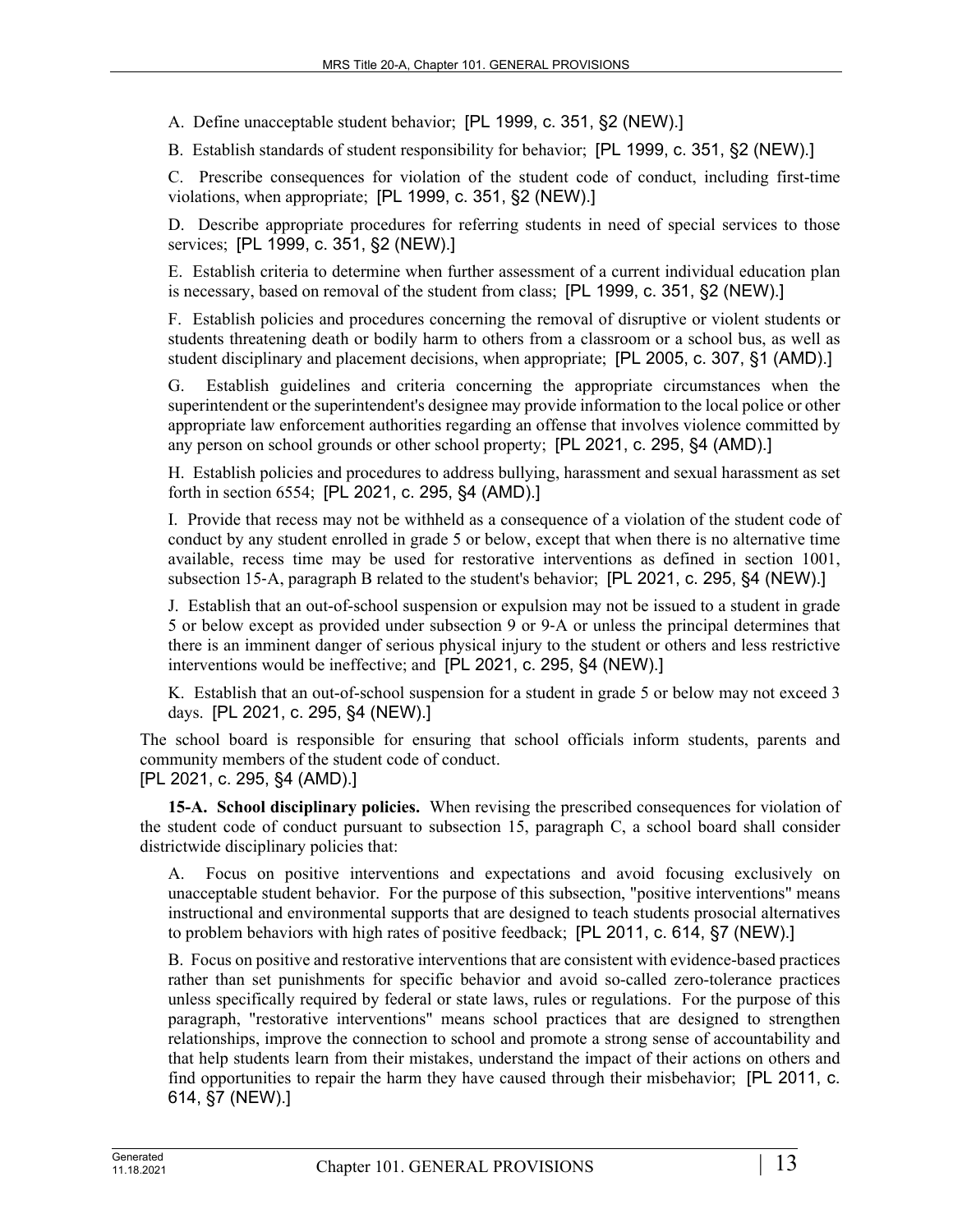C. Allow administrators to use their discretion to fashion appropriate discipline that examines the circumstances pertinent to the case at hand; and [PL 2011, c. 614, §7 (NEW).]

D. Provide written notice to the parents of a student when a student is suspended from school, regardless of whether the suspension is an in-school or out-of-school suspension. [PL 2011, c. 614, §7 (NEW).]

The school board shall ensure that administrators inform students, parents and school personnel of the districtwide school disciplinary policies.

[PL 2011, c. 614, §7 (NEW).]

**16. Comprehensive health and safety and emergency management plan.** Each school board shall annually approve a comprehensive health and safety and emergency management plan developed by the school unit administration working with school teachers and staff and local, county and state public safety officials, fire-fighting personnel, emergency management officials, mental health officials, law enforcement officials, school nurses, physicians and public health staff to identify and deal with all hazards and potential hazards that could reasonably be expected to affect a facility or unit under the authority of the school administrative unit. The approval of a comprehensive health and safety and emergency management plan under this subsection is public information. At the request of any school board member or full-time school employee, the school board shall form a steering committee composed of school employees, school board members, parents and others. A majority of the school employees must be chosen by the local representatives of the applicable bargaining unit if the school employees are covered by a collective bargaining agreement. The steering committee shall regularly review and refine the comprehensive health and safety and emergency management plan. The following information pertaining to a comprehensive health and safety and emergency management plan is public information:

A. A description of the scope and purpose of the comprehensive health and safety and emergency management plan and the process used for developing and updating the plan; [PL 2021, c. 464, §1 (AMD).]

B. General information on auditing for safety and preparedness; [PL 2007, c. 408, §1 (NEW).]

C. Roles and responsibilities of school administrators, teachers and staff and the designated chain of command during an emergency; and [PL 2007, c. 408, §1 (NEW).]

D. Strategies for conveying information to parents and the general public during an emergency. [PL 2007, c. 408, §1 (NEW).]

Except as provided in paragraphs A to D, release of the contents of a comprehensive health and safety and emergency management plan approved under this subsection is subject to the limitations set forth in Title 1, section 402, subsection 3, paragraph L.

[PL 2021, c. 464, §1 (AMD).]

**17. School bomb threat response policies.** Beginning with the 2002-2003 school year, each school board in the State must have adopted a school bomb threat policy that is consistent with the prototypical policies developed by the commissioner under section 263. [PL 2001, c. 67, §2 (NEW).]

**18. Bomb threat information in student handbooks.** Beginning with the 2002-2003 school year, each school board shall include in its student handbook a section that addresses in detail the school's bomb threat policies and protocols. The section of the handbook must contain an explanation of the portions of the policies and protocols relevant to students and their families and explain to the students the educational and legal consequences of making a bomb threat to a school. [PL 2001, c. 67, §2 (NEW).]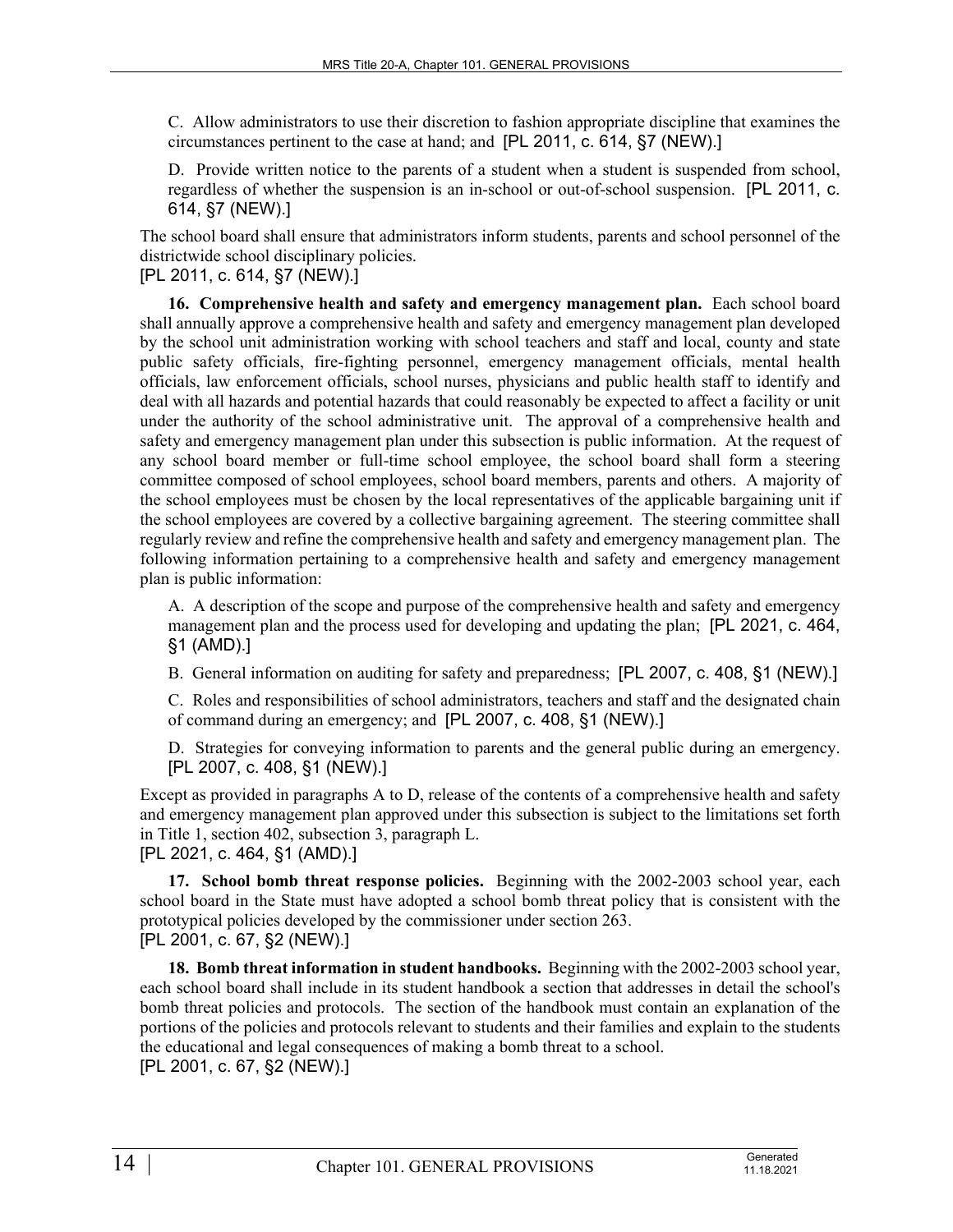**19. Adoption of policy to manage concussive and other head injuries.** Beginning January 1, 2013, the school board of each public school and the governing body of each private school enrolling more than 60% of its students at public expense in this State shall adopt and implement a policy on the management of concussive and other head injuries in school activities and athletics that is consistent with the model policy developed by the commissioner in accordance with section 254, subsection 17. [PL 2011, c. 688, §2 (NEW).]

**20. School board meeting public comment period.** A school board shall provide the opportunity for the public to comment on school and education matters at a school board meeting. Nothing in this subsection restricts the school board from establishing reasonable standards for the public comment period, including time limits and conduct standards. For purposes of this subsection, "school board meeting" means a full meeting of the school board and does not include meetings of subcommittees. [PL 2019, c. 293, §1 (NEW).]

**21. Communication with school employees and the public.** A school board shall regularly communicate with school employees in the school board's school administrative unit and members of the public who reside within the boundaries of the school administrative unit. [PL 2021, c. 281, §1 (NEW).]

*REVISOR'S NOTE:* (Subsection 21 as enacted by PL 2021, c. 471, §1 is REALLOCATED TO TITLE 20-A, SECTION 1001, SUBSECTION 22)

**22. (REALLOCATED FROM T. 20-A, §1001, sub-21) Workplace bullying.** A school board shall adopt and implement a policy to address the negative effects of bullying of school employees by administrators, school employees, parents, students or any other individuals associated with the public school and to ensure the safety of employees and an inclusive environment for all employees and students in the public school. The policy must include, but is not limited to:

A. A provision identifying the responsibility of all school employees to comply with the policy; [PL 2021, c. 471, §1 (NEW); RR 2021, c. 1, Pt. A, §15 (RAL).]

B. A clear statement that bullying, harassment and retaliation for reporting such behavior are prohibited; [PL 2021, c. 471, §1 (NEW); RR 2021, c. 1, Pt. A, §15 (RAL).]

C. A provision outlining the responsibility of a superintendent to implement and enforce the policy; [PL 2021, c. 471, §1 (NEW); RR 2021, c. 1, Pt. A, §15 (RAL).]

D. A procedure for school employees to report incidents of bullying; [PL 2021, c. 471, §1 (NEW); RR 2021, c. 1, Pt. A, §15 (RAL).]

E. A procedure for promptly investigating and responding to incidents of bullying, including written documentation of reported incidents; and [PL 2021, c. 471, §1 (NEW); RR 2021, c. 1, Pt. A, §15 (RAL).]

F. A statement that any rights under the policy do not exclude access to or limit any other right or remedy under the law. [PL 2021, c. 471, §1 (NEW); RR 2021, c. 1, Pt. A, §15 (RAL).]

If an affected school employee is covered by a collective bargaining agreement, the policy under this subsection is subject to the dispute resolution process of the collective bargaining agreement.

For the purposes of this subsection, "bullying" includes cyberbullying as defined in section 6554, subsection 2, paragraph C.

[PL 2021, c. 471, §1 (NEW); RR 2021, c. 1, Pt. A, §15 (RAL).]

SECTION HISTORY

PL 1981, c. 693, §§5,8 (NEW). PL 1983, c. 661, §§1,2 (AMD). PL 1983, c. 806, §10 (AMD). PL 1983, c. 859, §§C1-C3,C7 (AMD). PL 1983, c. 859, §§K3,K7 (AMD). PL 1983, c. 862, §52 (AMD). PL 1985, c. 713, §3 (AMD). PL 1989, c. 425, §§1,2 (AMD). PL 1989, c. 708, §1 (AMD).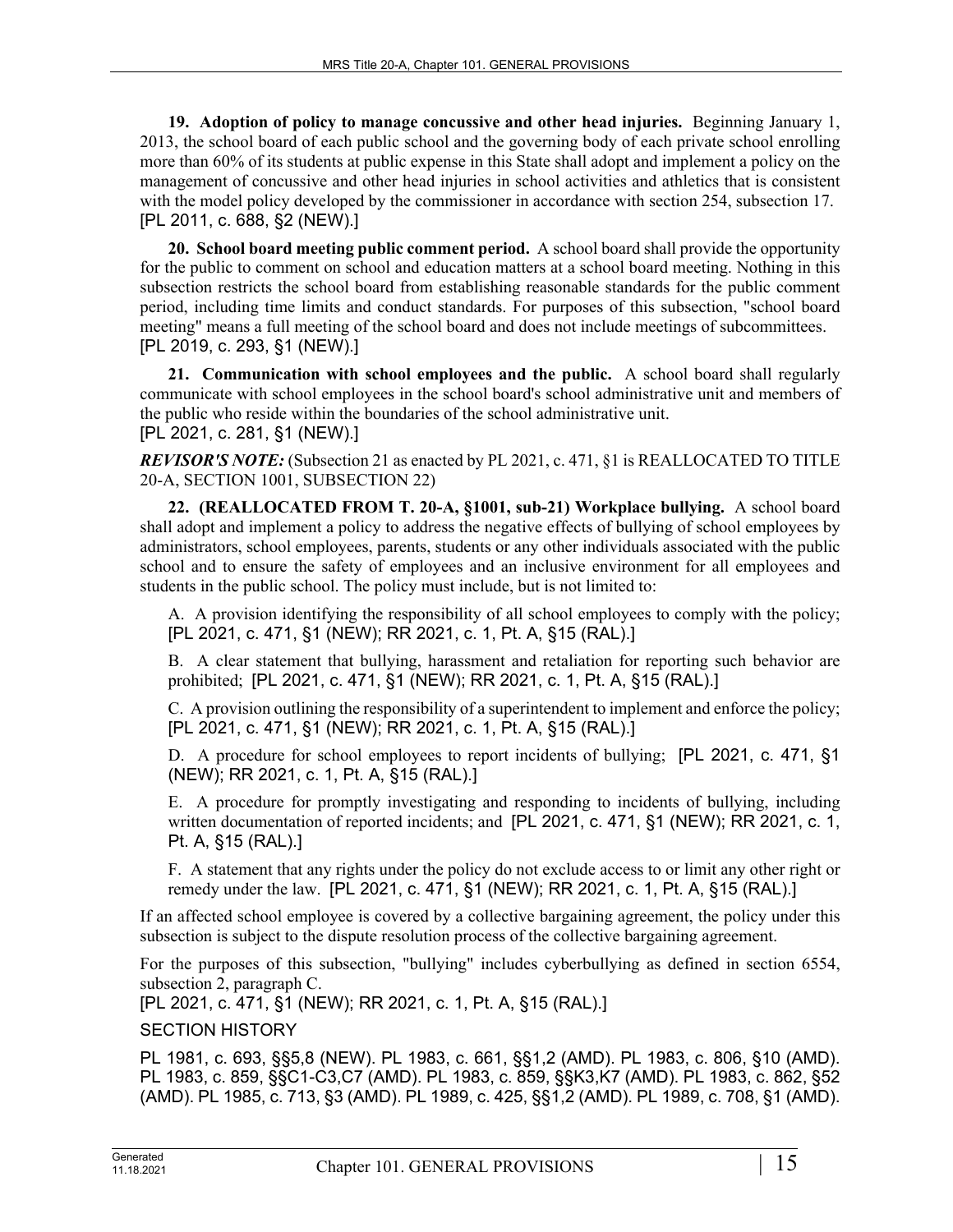PL 1989, c. 878, §B17 (AMD). PL 1989, c. 889, §6 (AMD). PL 1991, c. 885, §E20 (AMD). PL 1991, c. 885, §E47 (AFF). PL 1993, c. 157, §1 (AMD). PL 1993, c. 423, §1 (AMD). PL 1995, c. 322, §5 (AMD). PL 1997, c. 298, §1 (AMD). PL 1997, c. 594, §1 (AMD). PL 1999, c. 351, §2 (AMD). PL 1999, c. 424, §A1 (AMD). PL 2001, c. 67, §2 (AMD). PL 2001, c. 341, §2 (AMD). PL 2001, c. 454, §7 (AMD). PL 2001, c. 471, §D17 (AMD). PL 2001, c. 471, §D18 (AFF). PL 2001, c. 588, §§4-10 (AMD). PL 2001, c. 644, §1 (AMD). PL 2005, c. 307, §§1-3 (AMD). PL 2005, c. 662, §A6 (AMD). PL 2007, c. 408, §1 (AMD). PL 2009, c. 614, §1 (AMD). RR 2011, c. 1, §25 (COR). PL 2011, c. 249, §1 (AMD). PL 2011, c. 395, §§1-3 (AMD). PL 2011, c. 614, §§3-7 (AMD). PL 2011, c. 659, §2 (AMD). PL 2011, c. 688, §2 (AMD). PL 2013, c. 581, §2 (AMD). PL 2015, c. 420, §1 (AMD). PL 2015, c. 448, §2 (AMD). PL 2017, c. 407, Pt. A, §57 (AMD). PL 2019, c. 293, §1 (AMD). PL 2021, c. 281, §1 (AMD). PL 2021, c. 295, §§1-4 (AMD). PL 2021, c. 320, §§1-3 (AMD). PL 2021, c. 464, §1 (AMD). PL 2021, c. 471, §1 (AMD). RR 2021, c. 1, Pt. A, §15 (COR).

## **§1002. Prohibited appointments and employment**

## **(CONTAINS TEXT WITH VARYING EFFECTIVE DATES)**

The following provisions apply to members of a school board. [PL 1981, c. 693, §§5, 8 (NEW).]

**1. Definitions.** As used in this section, unless the context otherwise indicates, the following terms have the following meanings.

A. "Employee" means a person who receives ongoing monetary payment or benefits for personal services performed for a school administrative unit. [PL 2021, c. 242, §1 (AMD).]

A-1. "Stipend employee" means a person who receives limited monetary payment or benefits, through a series of payments or in a lump sum, for personal services performed in an advisory, mentoring or coaching capacity for a school administrative unit. [PL 2021, c. 242, §2 (NEW).]

B. "Volunteer" means a person who performs personal services for a school administrative unit without monetary payment or benefits of any kind or amount. [PL 1999, c. 128, §1 (NEW).] [PL 2021, c. 242, §§1, 2 (AMD).]

**2. Employment by school administrative unit, school union, academy.** A member of a school board or spouse of a member may not be an employee in a public school within the jurisdiction of the school board to which the member is elected or in a contract high school or academy located within a supervisory union in which the member is a representative on the union committee.

A. **(TEXT EFFECTIVE UNTIL 7/01/24) (TEXT REPEALED 7/01/24)** A school board may, but is not required to, permit the spouse of a member of the school board to serve as a stipend employee on a contractual basis when that action is in the best interest of students and a summation of potential conflicts of interest is documented and a priori mitigations are described in the signed contract. A school board may adopt a written policy on nepotism that includes hiring practices for school-sanctioned stipend positions, discourages favoritism and political patronage, considers the needs of the school system and provides that all qualified applicants have a fair and equal opportunity to be selected on merit, with priority consideration given to the best interest of students without restrictions based solely on family association.

This paragraph is repealed July 1, 2024. [PL 2021, c. 242, §3 (NEW).] [PL 2021, c. 242, §3 (AMD).]

**2-A. Volunteer placement by school administrative unit, school union, academy.** A member of a school board or member's spouse may not serve as a volunteer when that volunteer has primary responsibility for a curricular, cocurricular or extracurricular program or activity and reports directly to the superintendent, principal, athletic director or other school administrator in a public school within the jurisdiction of the school board to which the member is elected or in a contract high school or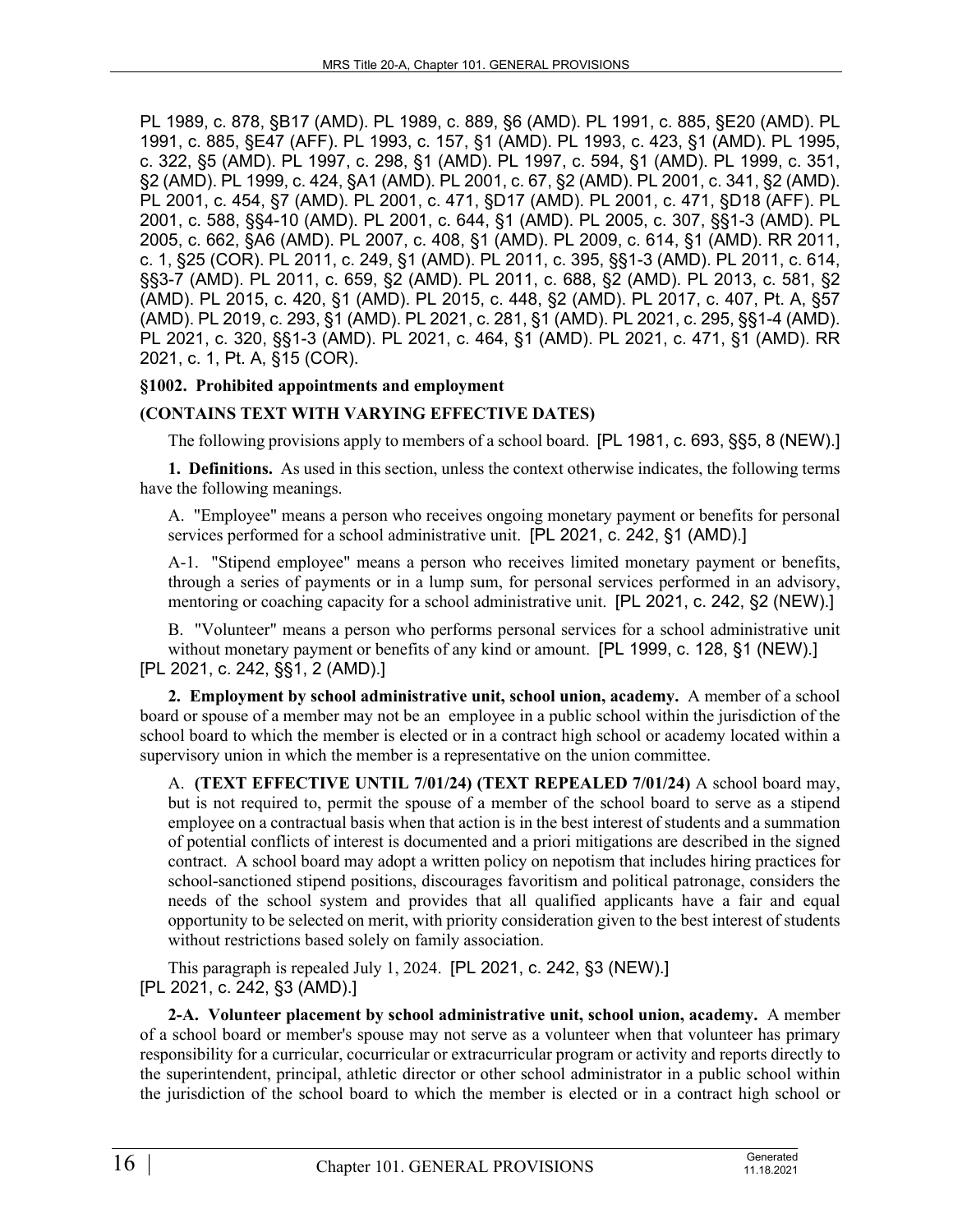academy located within a supervisory union in which the member is a representative on the school committee. Volunteer activities of a member of a school board or member's spouse, other than in roles that are prohibited by this subsection, may be prescribed by policies developed and approved by the school board of the school administrative unit.

```
[PL 1999, c. 128, §3 (NEW).]
```
**2-B. (TEXT EFFECTIVE UNTIL 7/01/24) (TEXT REPEALED 7/01/24) Permissive volunteer placement by school administrative unit, school union, academy.** Notwithstanding subsection 2-A, a school board may, but is not required to, permit a school board member's spouse to serve as a volunteer. A school board may adopt a written policy on nepotism to discourage favoritism and political patronage, consider the needs of the school system and provide that all volunteers have a fair and equal opportunity to be selected on merit, with priority consideration given to the best interest of students without restrictions based solely on family association.

This subsection is repealed July 1, 2024. [PL 2021, c. 242, §4 (NEW).]

**3. Appointment to civil office and other employment.** A school board member may not, during the term for which the member serves on the board and for one year after the member ceases to serve on the board, be appointed to any civil office of profit or employment position, which has been created or the compensation of which has been increased by the action of the school board during the time the member serves on the board.

[PL 1991, c. 196 (AMD).]

**4. Employees serving on school boards in school unions.** An employee or the spouse of an employee of a school administrative unit may not serve on the school board of another school administrative unit when the 2 school administrative units are members of the same school union and have the same superintendent of schools.

[PL 1995, c. 174, §1 (NEW); PL 1995, c. 174, §2 (AFF).]

## SECTION HISTORY

PL 1981, c. 693, §§5,8 (NEW). PL 1983, c. 806, §11 (AMD). PL 1991, c. 196 (AMD). PL 1995, c. 174, §1 (AMD). PL 1995, c. 174, §2 (AFF). PL 1999, c. 128, §§1-3 (AMD). PL 2021, c. 242, §§1-4 (AMD).

#### **§1003. Commencement of term of office**

The term of newly elected school board members shall start: [PL 1981, c. 693, §§ 5, 8 (NEW).]

**1. After election.** Immediately upon being elected and sworn in; or [PL 1981, c. 693, §§ 5, 8 (NEW).]

**2. Fixed date.** On a fixed date established by the voters on an appropriate article at a properly called town meeting, the date shall be between the municipal election and July 1st. [PL 1981, c. 693, §§ 5, 8 (NEW).]

SECTION HISTORY

PL 1981, c. 693, §§5,8 (NEW).

## **§1004. Conflict of interest; contracts**

A contract made by a school board shall follow the requirement of Title 30‑A, section 2605. [PL 1987, c. 737, Pt. C, §§35, 106 (AMD); PL 1989, c. 6 (AMD); PL 1989, c. 9, §2 (AMD); PL 1989, c. 104, Pt. C, §§8,10 (AMD).]

```
SECTION HISTORY
```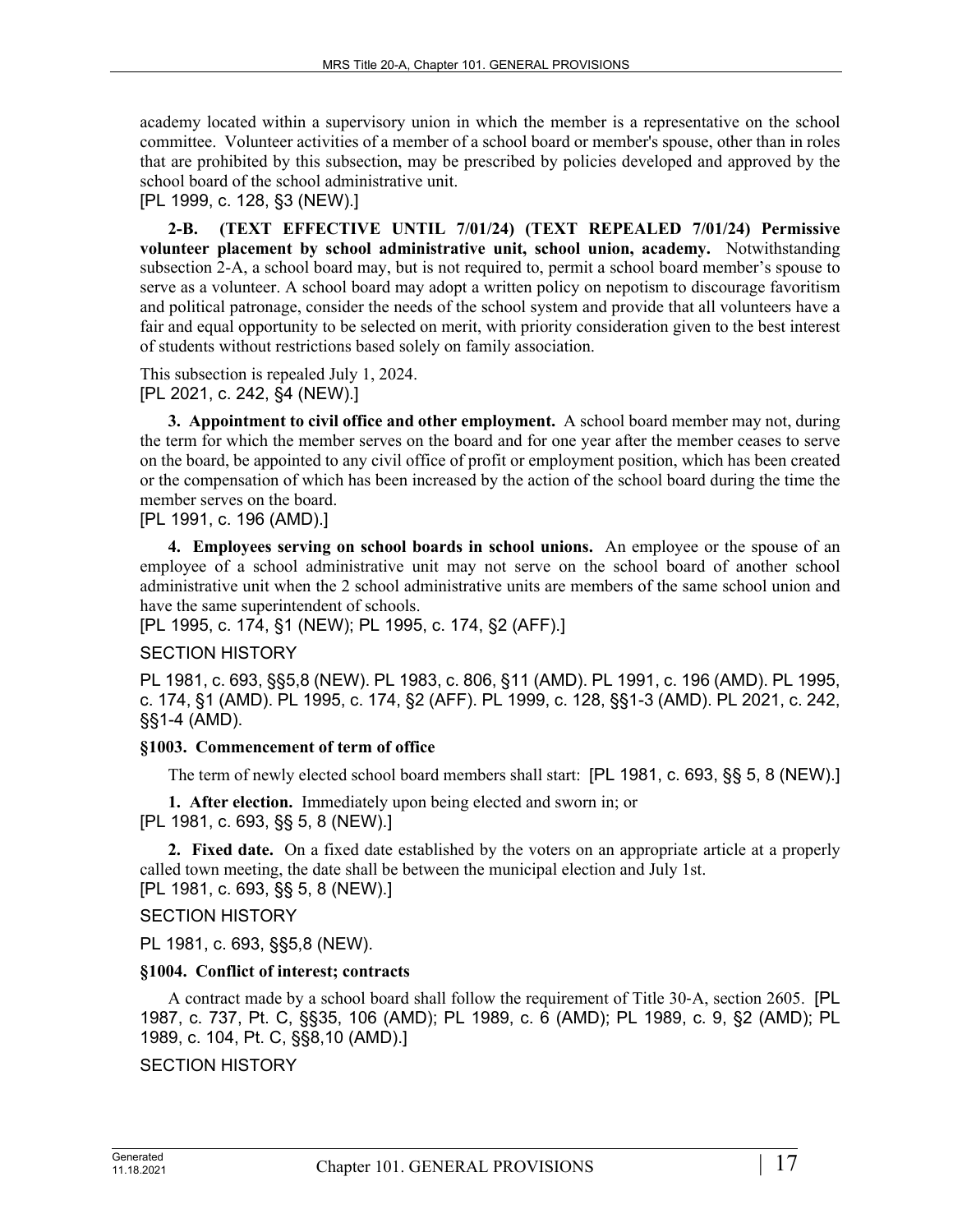PL 1981, c. 693, §§5,8 (NEW). PL 1987, c. 737, §§C35,C106 (AMD). PL 1989, c. 6 (AMD). PL 1989, c. 9, §2 (AMD). PL 1989, c. 104, §§C8,C10 (AMD).

## **SUBCHAPTER 2**

#### **SUPERINTENDENTS**

#### **§1051. Selection of superintendents**

The following provisions shall apply to the selection of superintendents. [PL 1981, c. 693, §§ 5, 8 (NEW).]

**1. Eligibility requirements.** Only those persons who hold a state certificate of superintendence grade, issued in accordance with chapter 501 or 502, are eligible to become superintendents. Members of the school board are not eligible to become superintendent in the school administrative unit that they represent. Superintendents' certificates must be revoked in accordance with section 13020. Grounds for revocation include, but are not limited to, the employment or retention of uncertified personnel in a school administrative unit in violation of this Title or of any rules adopted pursuant to this Title. [PL 2001, c. 588, §11 (AMD).]

**2. Appointment.** The school board shall elect, by majority vote of the full membership, the superintendent. The school board, upon notification by the commissioner, shall meet no later than December 31st of the year preceding the expiration of the superintendent's contract, at a day and place determined by the chair of the school board. When a vacancy occurs, the school board shall meet as soon as possible to choose a superintendent.

[PL 2001, c. 588, §12 (AMD).]

**3. Term.** The superintendent's term shall be established by the school board.

A. The term may not exceed 5 years. [PL 1981, c. 693, §§ 5, 8 (NEW).]

B. The term shall expire on June 30th of the year of expiration. [PL 1981, c. 693, §§ 5, 8 (NEW).]

[PL 1981, c. 693, §§ 5, 8 (NEW).]

**4. Failure to elect.** If the school board fails to elect a superintendent by June 30th, the school board may appoint a competent and qualified agent, with the advice and consent of the commissioner, to serve in that capacity until a superintendent is elected.

[PL 1981, c. 693, §§ 5, 8 (NEW).]

**5. Notice to the commissioner.** Annually and when a new superintendent is chosen, the chairman and secretary of the school board shall certify under oath to the commissioner, on forms provided by the commissioner, all facts relating to the unit's selection of a superintendent. [PL 1981, c. 693, §§ 5, 8 (NEW).]

**6. Election in certain units.** The following provisions shall apply to the election of superintendents by certain units.

A. In a school union, the union committee shall perform the functions of a school board. [PL 1981, c. 693, §§ 5, 8 (NEW).]

B. In a school administrative unit governed by a private and special law that provides for the election of a superintendent, the governing board shall elect a superintendent in the manner provided in that law. [PL 1981, c. 693, §§ 5, 8 (NEW).]

C. In a community school district, the district school committee shall elect the superintendent. [PL 1981, c. 693, §§ 5, 8 (NEW).]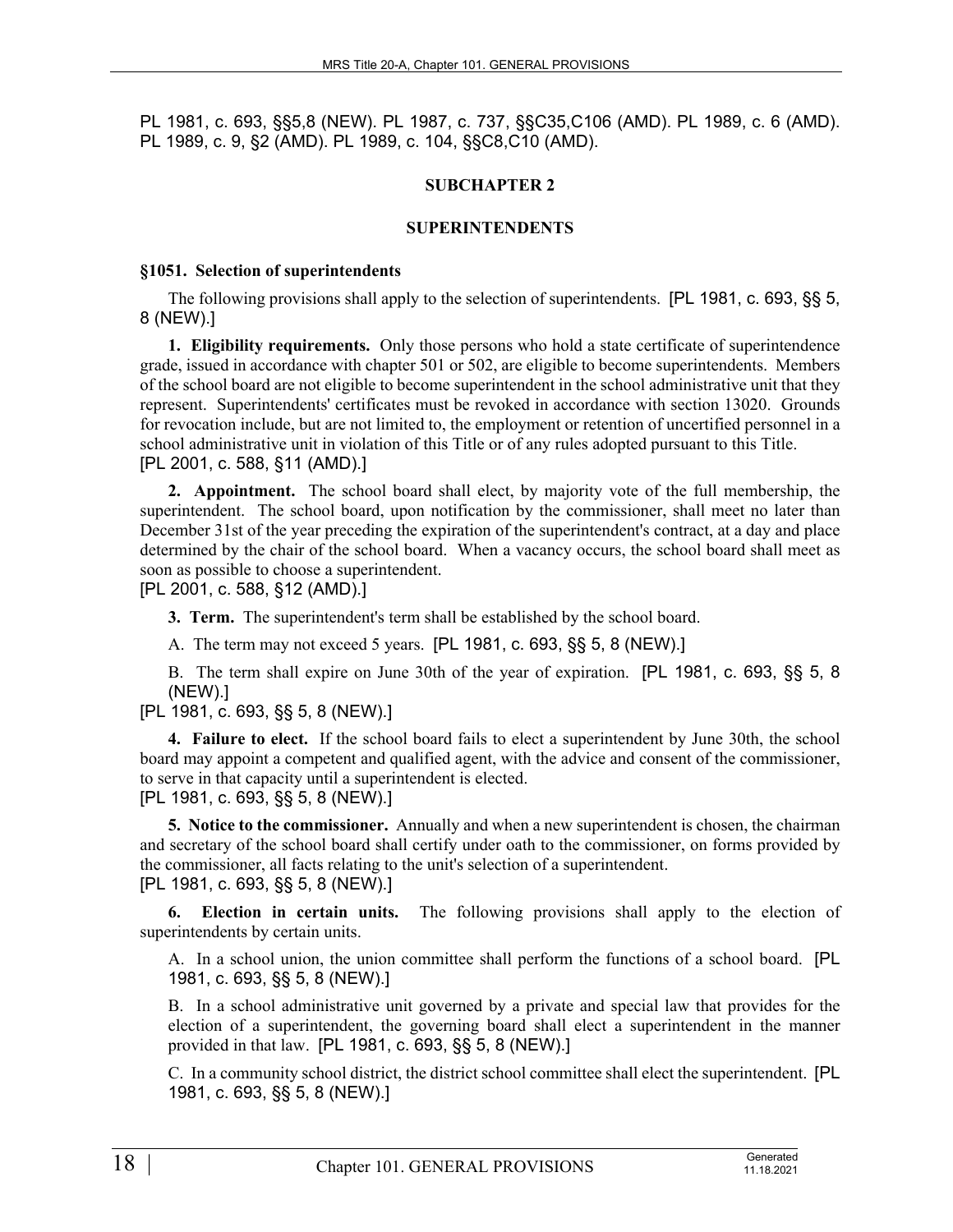D. A group of school administrative units that have an interlocal agreement pursuant to Title 30-A, chapter 115 in order to establish an education service center to jointly purchase the services of a superintendent may elect the superintendent in the manner prescribed in their interlocal agreement. [PL 2019, c. 219, §1 (AMD).]

[PL 2019, c. 219, §1 (AMD).]

#### SECTION HISTORY

PL 1981, c. 693, §§5,8 (NEW). PL 1983, c. 39, §1 (AMD). PL 1983, c. 485, §5 (AMD). PL 1983, c. 816, §A10 (AMD). PL 1991, c. 655, §1 (AMD). PL 2001, c. 588, §§11,12 (AMD). PL 2017, c. 284, Pt. C, §3 (AMD). PL 2017, c. 284, Pt. VVVVV, §1 (AMD). PL 2017, c. 475, Pt. A, §23 (AMD). PL 2019, c. 219, §1 (AMD).

#### **§1052. Discharge**

A school board may discharge a superintendent before the expiration of the contract term. [PL 1981, c. 693, §§ 5, 8 (NEW).]

**1. Requirements.** The superintendent may be discharged only:

A. For cause; [PL 1981, c. 693, §§5, 8 (NEW).]

B. After due notice and investigation; and [PL 1981, c. 693, §§5, 8 (NEW).]

C. By a majority vote of the full membership of the school board. [PL 1981, c. 693, §§5, 8 (NEW).]

[PL 1981, c. 693, §§5, 8 (NEW).]

**2. Salary.** On discharge, the superintendent's salary shall cease.

[PL 1981, c. 693, §§ 5, 8 (NEW).]

**3. Appeal.** The superintendent may appeal the school board's decision to the commissioner. The commissioner shall hold a hearing as part of the appeal.

[PL 1981, c. 693, §§ 5, 8 (NEW).]

## SECTION HISTORY

PL 1981, c. 693, §§5,8 (NEW).

#### **§1053. Allocation of services**

**1. School unions.** The union committee shall establish a policy to guide the relative amount of service to be performed by the superintendent in each unit. [PL 2001, c. 588, §13 (AMD).]

**2. Community school district.** In community school districts, the district school committee shall also establish a policy to guide the relative amount of service to be performed by the superintendent in each school administrative unit.

[PL 2001, c. 588, §13 (AMD).]

## SECTION HISTORY

PL 1981, c. 693, §§5,8 (NEW). PL 2001, c. 588, §13 (AMD).

## **§1054. Office and salary**

**1. Office.** The school board or union committee shall provide for an office for the superintendent, office assistants, supplies, utilities and other office expenses. [PL 1981, c. 693, §§ 5, 8 (NEW).]

**2. Salary.** The school board or union committee shall fix the superintendent's salary. [PL 1981, c. 693, §§ 5, 8 (NEW).]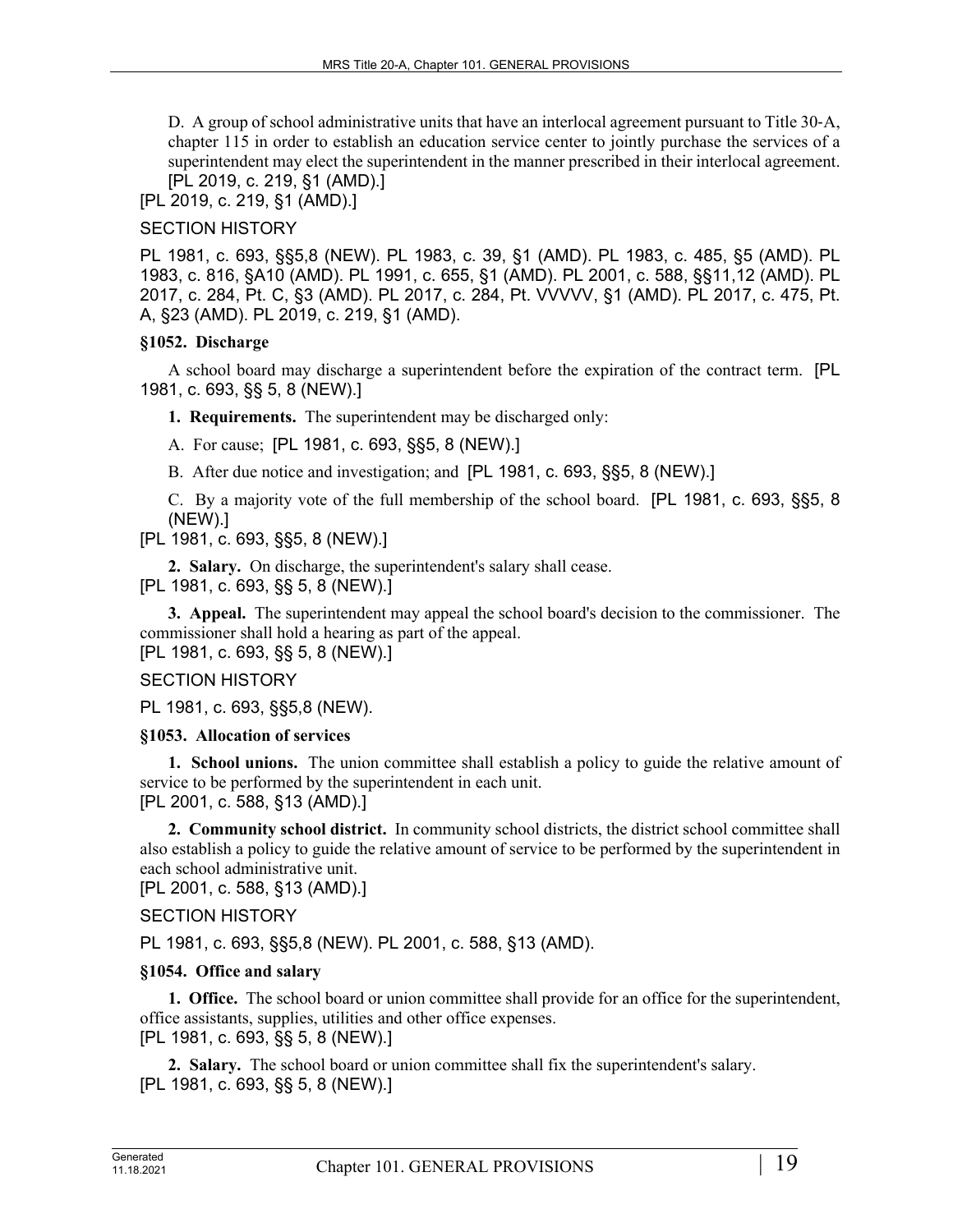#### SECTION HISTORY

#### PL 1981, c. 693, §§5,8 (NEW).

#### **§1055. Superintendent; powers and duties**

#### **(CONTAINS TEXT WITH VARYING EFFECTIVE DATES)**

The superintendent is responsible for the ongoing administration of the school administrative unit and for ensuring that the operation of the schools conforms to policies and rules as adopted by the school board and to state laws and rules. The superintendent also is the ex officio secretary of the school board and school building committee chosen by the administrative unit and shall perform duties as the school board or school building committee direct. [PL 2001, c. 588, §14 (AMD).]

**1. Records, orders, vouchers.** The superintendent is responsible for:

A. Keeping a permanent record of all the votes, orders and proceedings; [PL 2001, c. 588, §15 (AMD).]

B. Placing all orders for materials and supplies purchased by vote of the school building committee or school board; [PL 2001, c. 588, §15 (AMD).]

C. Keeping all financial records and accounts; and [PL 2001, c. 588, §15 (AMD).]

D. Issuing vouchers showing the correctness of bills contracted on account of school appropriations. [PL 2001, c. 588, §15 (AMD).]

[PL 2001, c. 588, §15 (AMD).]

**2. Inspect schools; annual report.** The superintendent is responsible for:

A. Inspecting the schools and reviewing the operating rules, the discipline and the proficiency of the students; [PL 2001, c. 588, §16 (AMD).]

B. Visiting each school at least the minimum number of times each term required by the school board or union committee as established by the policy adopted under section 1053; and [PL 2001, c. 588, §16 (AMD).]

C. Annually, reporting to the commissioner on the progress of the comprehensive education plan required under section 4502, subsection 6. [PL 2001, c. 588, §16 (AMD).]

[PL 2001, c. 588, §16 (AMD).]

**3. Financial and building report.** At least annually, the superintendent shall send an accurate account of school finances and an accurate report on the condition of school facilities to each school board member.

[PL 2001, c. 588, §16 (AMD).]

**4. Educational materials.** The superintendent is responsible for carrying out the policies of the school board established pursuant to section 1001, subsection 10–A for the selection and purchase of all educational materials.

[PL 2001, c. 588, §16 (AMD).]

**5. Distribution and accounting of supplies.** The superintendent shall ensure that all necessary apparatus and supplies are distributed to each school, accurately accounted for and economically used. [PL 2001, c. 588, §16 (AMD).]

**6. Display of flags.** The superintendent shall:

A. Ensure that the United States and Maine flags are displayed from public school buildings every school day and on appropriate occasions; [PL 1985, c. 103, §1 (AMD).]

A-1. Ensure that an American flag is displayed in every classroom in each public school in the unit; and [PL 1985, c. 103, §2 (NEW).]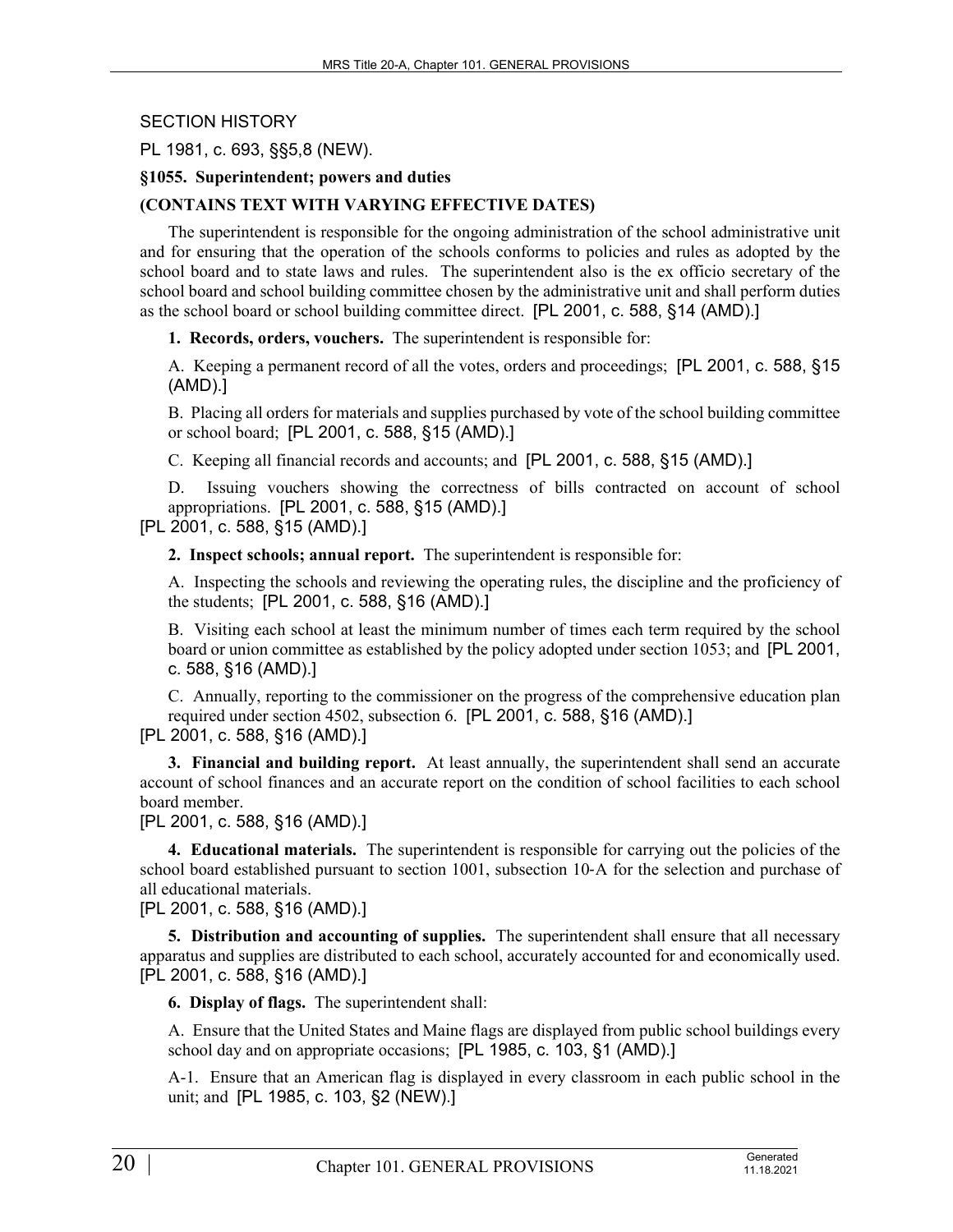B. Report annually to the school board the amount necessary to furnish the public schools with suitable flags and flagstaffs. The school administrative unit shall appropriate the necessary funds. [PL 1981, c. 693, §§5, 8 (NEW).]

[PL 1985, c. 103, §§1, 2 (AMD).]

**7. Enforce rules of the school board.** The superintendent shall enforce or cause to be enforced all rules of the school board.

[PL 1981, c. 693, §§5, 8 (NEW).]

**8. Full-time employment.** The entire time of a full-time superintendent shall be devoted to superintendence in the school supervisory unit which employs the superintendent. A full-time superintendent may perform educational service outside of the supervisory unit with the approval of the commissioner and with the consent of the school board.

[PL 1987, c. 330, §1 (RPR).]

**8-A. Part-time employment.** A superintendent who is employed as a part-time superintendent shall perform the duties agreed upon between the superintendent and the employing school board, subject to approval by the commissioner.

[PL 1987, c. 330, §2 (NEW).]

**9. Report to the commissioner.** The superintendent shall annually report, under oath, to the commissioner before a date established by the commissioner, concerning the operation of the school unit. The report shall contain:

A. The amount appropriated and expended on elementary and secondary education in the preceding fiscal year; [PL 1981, c. 693, §§5, 8 (NEW).]

B. The number of weeks schools were open; [PL 1981, c. 693, §§5, 8 (NEW).]

C. The number of students registered; [PL 1981, c. 693, §§5, 8 (NEW).]

D. The average attendance; [PL 1983, c. 859, §§4, 25 (AMD).]

E. The amount received for tuition; and [PL 1983, c. 859, Pt. A, §§4, 25 (AMD).]

F. Other information required by rule adopted by the commissioner to demonstrate compliance with the requirements of this Title. [PL 1983, c. 859, Pt. A, §§4, 25 (NEW).] [PL 1983, c. 859, Pt. A, §§4, 25 (AMD).]

**10. Supervise school employees.** The superintendent is responsible for implementing a performance evaluation and professional growth system for all teachers and principals pursuant to chapter 508 and an evaluation system for all other employees of the school administrative unit. The superintendent shall evaluate probationary teachers during, without limitation, each year of their employment as probationary teachers. The method of evaluation must be determined by the school board, be in compliance with the requirements of chapter 508 and be implemented by the superintendent.

[PL 2019, c. 132, §1 (AMD).]

**11. Notification teams.** Within 10 days after receiving notice from a district attorney of an alleged juvenile offense or juvenile offense, pursuant to Title 15, section 3308‑B, subsection 1 or after receiving notice from a law enforcement officer of credible information that indicates an imminent danger to the safety of students or school personnel pursuant to Title 15, section 3301-A, the superintendent shall convene a notification team. The notification team must consist of the administrator of the school building or the administrator's designee, at least one classroom teacher to whom the student is assigned, a parent or guardian of the student and a guidance counselor. The notification team is entitled to receive the information described in Title 15, section 3308‑B, subsection 1, paragraphs A to F and in Title 15, section 3301–A. The notification team shall also determine on the basis of need which school employees are entitled to receive that information.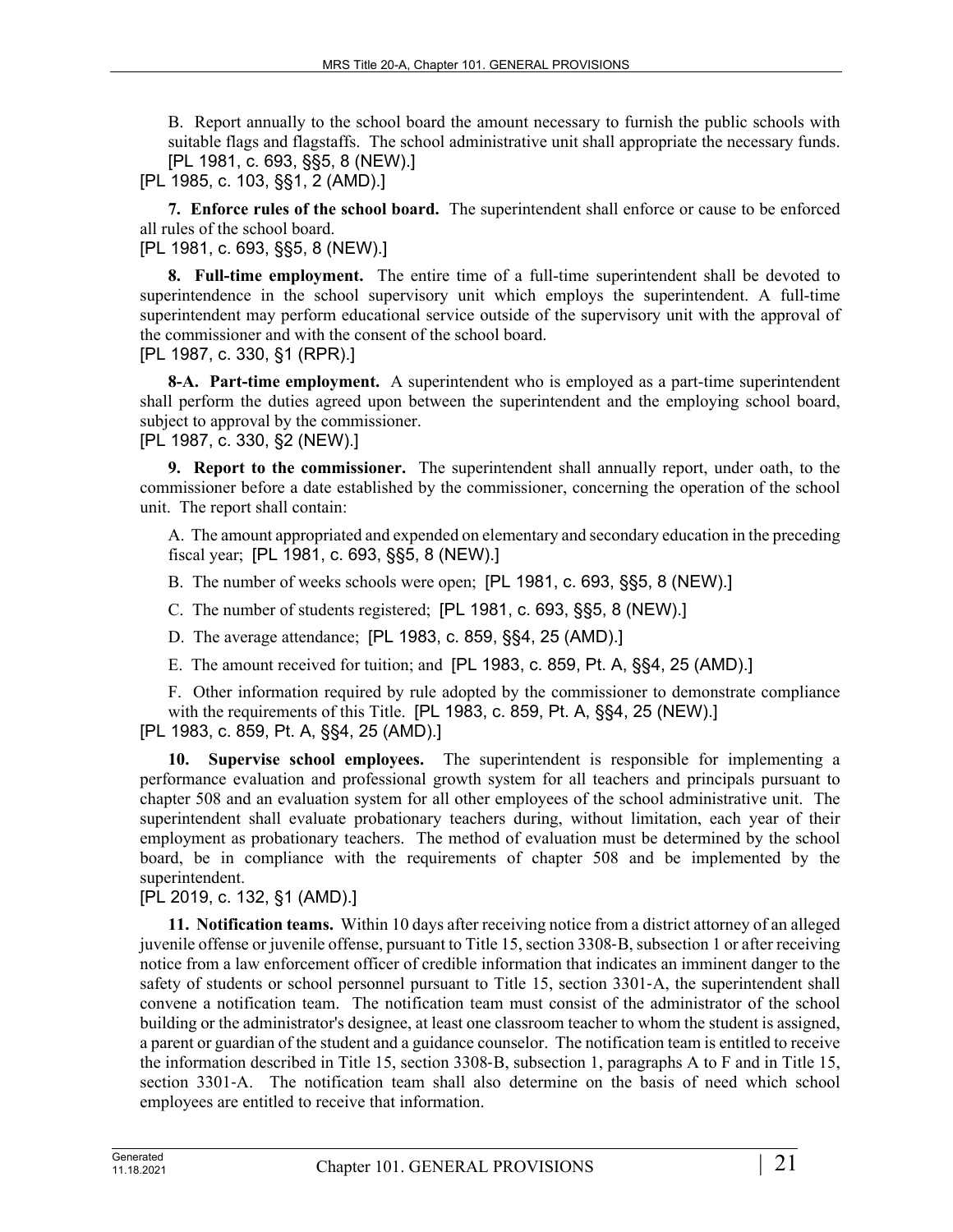Confidentiality of this criminal justice information regarding juveniles must be ensured at all times, and the information may be released only under the conditions of this subsection. The superintendent shall ensure that confidentiality training is provided to all school employees who have access to the information.

#### [PL 2019, c. 525, §35 (AMD).]

**12. (TEXT EFFECTIVE UNTIL 1/01/22) Reintegration team.** Within 10 days after receiving information from the Department of Corrections pursuant to Title 15, section 3009, the superintendent shall convene a reintegration team to carry out reintegration planning pursuant to section 254, subsection 12. The reintegration team must consist of the administrator of the school or the administrator's designee; at least one classroom teacher to whom the student will be assigned or who is involved in the school's student assistance team; a parent, guardian or custodian of the student; and a guidance counselor. The reintegration team is entitled to receive the information described in Title 15, section 3308, subsection 7, paragraph B–1, subparagraph (3) and Title 34–A, section 1216, subsection 1, paragraph F. The reintegration team shall also determine, on the basis of need, which school employees may receive that information.

Confidentiality of the criminal justice information regarding juveniles must be ensured at all times and the information may be released by a member of the reintegration team only under the conditions of this subsection. The superintendent shall ensure that confidentiality training is provided to all school employees who have access to the information.

# [PL 2003, c. 205, §7 (AMD).]

**12. (TEXT EFFECTIVE 1/01/22) Reintegration team.** Within 10 days after receiving information from the Department of Corrections pursuant to Title 15, section 3009, the superintendent shall convene a reintegration team to carry out reintegration planning pursuant to section 254, subsection 12. The reintegration team must consist of the administrator of the school or the administrator's designee; at least one classroom teacher to whom the student will be assigned or who is involved in the school's student assistance team; a parent, guardian or custodian of the student; and a guidance counselor. The reintegration team is entitled to receive the information described in Title 15, section 3308-C, subsection 4, paragraph C, subparagraph (3) and Title 34-A, section 1216, subsection 1, paragraph F. The reintegration team shall also determine, on the basis of need, which school employees may receive that information.

Confidentiality of the information regarding juveniles received from the Department of Corrections must be ensured at all times and the information may be released by a member of the reintegration team only under the conditions of this subsection. The superintendent shall ensure that confidentiality training is provided to all school employees who have access to the information. [PL 2021, c. 365, §27 (AMD); PL 2021, c. 365, §37 (AFF).]

# SECTION HISTORY

PL 1981, c. 693, §§5,8 (NEW). PL 1983, c. 422, §1 (AMD). PL 1983, c. 485, §6 (AMD). PL 1983, c. 806, §12 (AMD). PL 1983, c. 859, §§A4,A25 (AMD). PL 1985, c. 103, §§1,2 (AMD). PL 1985, c. 797, §13 (AMD). PL 1987, c. 330, §§1,2 (AMD). PL 1999, c. 345, §2 (AMD). PL 2001, c. 452, §4 (AMD). PL 2001, c. 588, §§14-17 (AMD). PL 2003, c. 190, §2 (AMD). PL 2003, c. 205, §7 (AMD). PL 2011, c. 172, §1 (AMD). PL 2011, c. 635, Pt. A, §1 (AMD). PL 2019, c. 132, §1 (AMD). PL 2019, c. 525, §35 (AMD). PL 2021, c. 365, §27 (AMD). PL 2021, c. 365, §37 (AFF).

The State of Maine claims a copyright in its codified statutes. If you intend to republish this material, we require that you include the following disclaimer in your publication:

*All copyrights and other rights to statutory text are reserved by the State of Maine. The text included in this publication reflects changes made through the First Special Session of the 130th Maine Legislature and is current through October 31, 2021. The text*